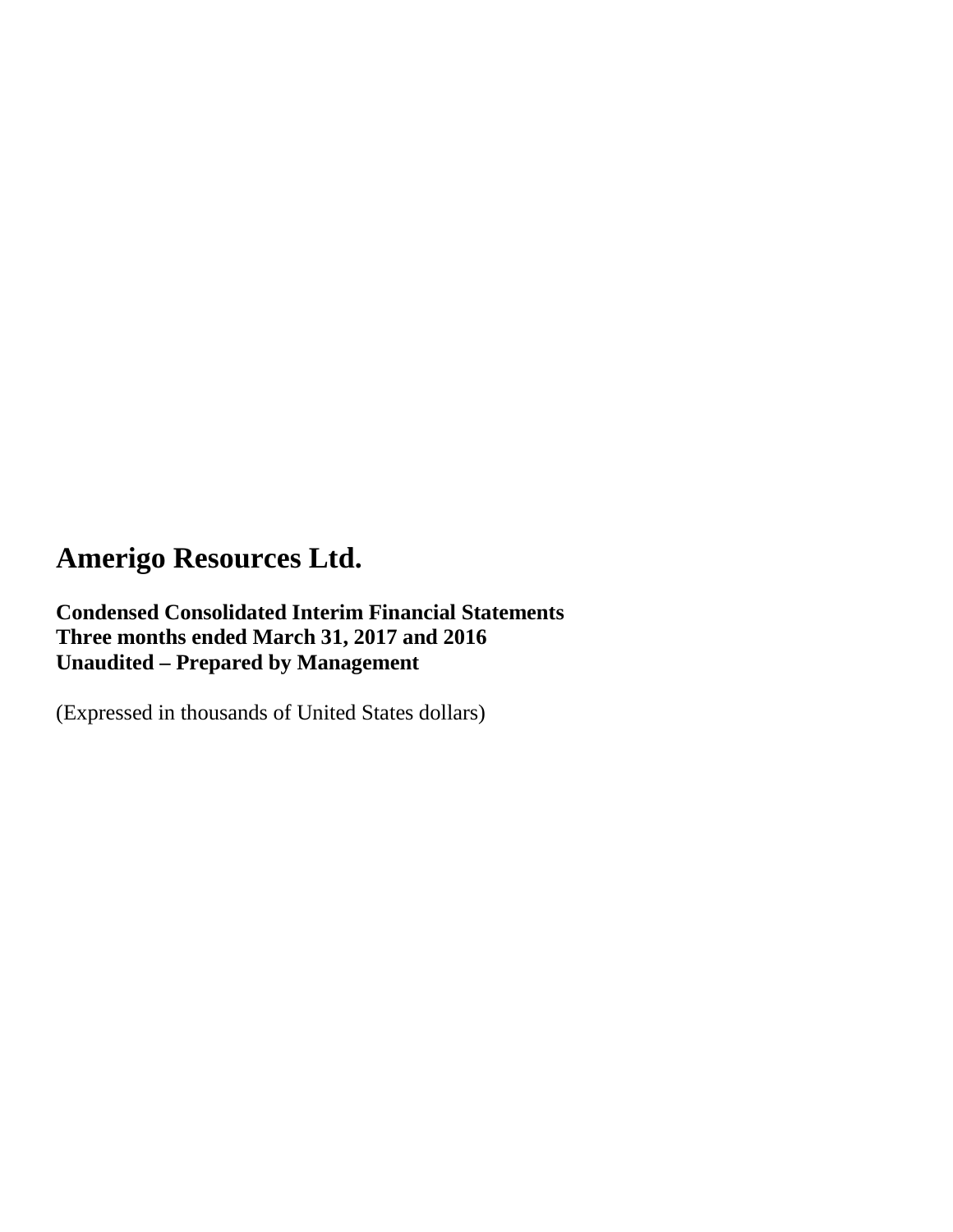Condensed Consolidated Interim Statements of Financial Position - Unaudited

(expressed in thousands of U.S. dollars)

|                                       |                | March 31, | December 31, |
|---------------------------------------|----------------|-----------|--------------|
|                                       |                | 2017      | 2016         |
|                                       | <b>Notes</b>   | \$        | \$           |
| Assets                                |                |           |              |
| <b>Current assets</b>                 |                |           |              |
| Cash and cash equivalents             | 11(a)          | 23,097    | 15,921       |
| Trade and other receivables           |                | 7,959     | 8,008        |
| Taxes receivable                      |                | 6,841     | 6,476        |
| Prepaid expenses                      |                | 57        | 170          |
| Inventories                           | $\overline{4}$ | 8,053     | 9,648        |
|                                       |                | 46,007    | 40,223       |
| <b>Non-current assets</b>             |                |           |              |
| Investments                           |                | 1,809     | 1,518        |
| Property, plant and equipment         | 5              | 171,304   | 174,222      |
| Intangible assets                     |                | 4,703     | 4,767        |
| Deferred income tax asset             |                | 51        | 50           |
| Other non-current assets              |                | 908       | 906          |
| <b>Total assets</b>                   |                | 224,782   | 221,686      |
| <b>Liabilities</b>                    |                |           |              |
| <b>Current liabilities</b>            |                |           |              |
| Trade and other payables              |                | 16,191    | 15,819       |
| DET royalties                         | 2              | 13,245    | 11,273       |
| Current portion of borrowings         | 6              | 11,380    | 10,733       |
| Current portion of interest rate swap | 6              | 76        | 76           |
| Current income tax liabilities        |                | 81        | 76           |
| Royalty derivative to related parties | $\tau$         | 852       | 1,617        |
|                                       |                | 41,825    | 39,594       |
| <b>Non-current liabilities</b>        |                |           |              |
| Severance provisions                  |                | 853       | 811          |
| <b>Borrowings</b>                     | 6              | 59,562    | 59,114       |
| Interest rate swap                    | 6              | 137       | 132          |
| Royalty derivative to related parties | $\tau$         | 8,419     | 7,376        |
| Deferred income tax liability         |                | 25,442    | 25,539       |
| Other non-current liabilities         |                | 1,245     | 1,243        |
| <b>Total liabilities</b>              |                | 137,483   | 133,809      |
|                                       |                |           |              |
| <b>Equity</b>                         | 8              |           |              |
| Share Capital                         |                | 78,445    | 78,168       |
| Other reserves                        |                | 7,664     | 7,447        |
| Accumulated other comprehensive loss  |                | (1,809)   | (2,047)      |
| Retained earnings                     |                | 2,999     | 4,309        |
| Total equity                          |                | 87,299    | 87,877       |
| <b>Total equity and liabilities</b>   |                | 224,782   | 221,686      |
| <b>Commitments</b>                    | 13             |           |              |

The accompanying notes are an integral part of these interim condensed consolidated financial statements.

**Approved by the Board of Directors** "Robert Gayton" "George Ireland" Director Director Director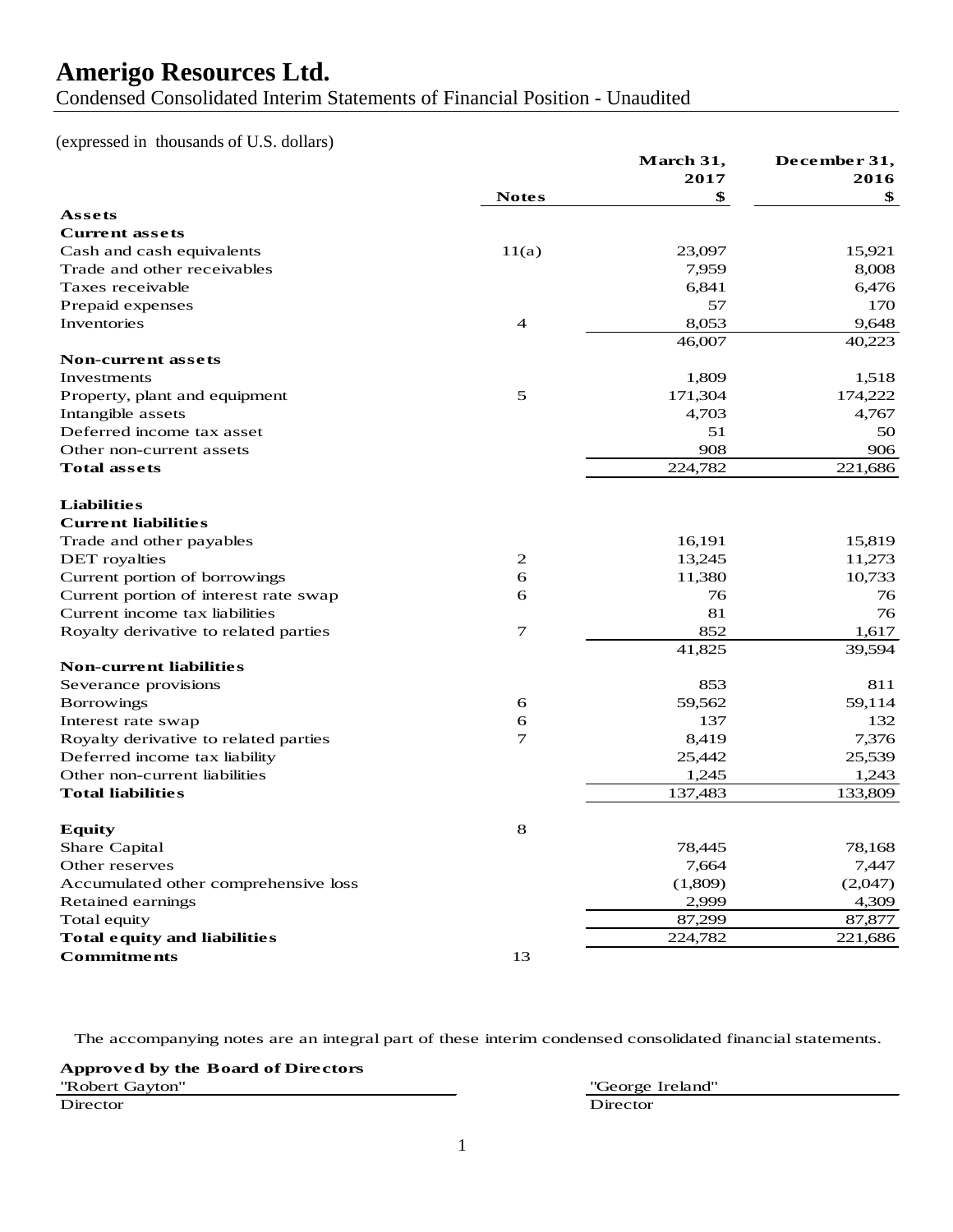Condensed Consolidated Interim Statements of Comprehensive Loss - Unaudited

### (expressed in thousands of U.S. dollars)

|                                                                       | Three months ended March 31, |             |             |  |
|-----------------------------------------------------------------------|------------------------------|-------------|-------------|--|
|                                                                       | <b>Notes</b>                 | 2017        | 2016        |  |
|                                                                       |                              | \$          |             |  |
| Revenue                                                               |                              |             |             |  |
| Gross tolling revenue                                                 |                              | 38,650      | 26,997      |  |
| Notional items deducted from gross tolling revenue                    |                              |             |             |  |
| Smelting and refining                                                 |                              | (5,087)     | (4,509)     |  |
| DET royalties - copper                                                |                              | (7,715)     | (4, 435)    |  |
| Transportation                                                        |                              | (503)       | (364)       |  |
|                                                                       |                              | 25,345      | 17,689      |  |
| Molybdenum and other revenue                                          |                              | 4,399       | 1,566       |  |
|                                                                       |                              | 29,744      | 19,255      |  |
| Tolling and production costs                                          |                              |             |             |  |
| Tolling and production costs                                          |                              | (22, 666)   | (17,229)    |  |
| DET royalties - molybdenum                                            |                              | (134)       |             |  |
| Depreciation and amortization                                         |                              | (3,584)     | (3,292)     |  |
| Administration                                                        |                              | (1,377)     | (1, 136)    |  |
|                                                                       |                              | (27,761)    | (21, 657)   |  |
| Gross profit (loss)                                                   |                              | 1,983       | (2,402)     |  |
|                                                                       |                              |             |             |  |
| Other expenses                                                        |                              |             |             |  |
| General and administration                                            | 10(a)                        | (953)       | (854)       |  |
| Other gains                                                           | 10(b)                        | 33          | 601         |  |
| Royalty derivative to related parties including changes in fair value | 10(c)                        | (1,093)     | (917)       |  |
|                                                                       |                              | (2,013)     | (1,170)     |  |
| <b>Operating loss</b>                                                 |                              | (30)        | (3,572)     |  |
| Finance expense                                                       | 10(d)                        | (1,353)     | (1,488)     |  |
|                                                                       |                              | (1,353)     | (1,488)     |  |
| Loss before tax                                                       |                              | (1,383)     | (5,060)     |  |
| Income tax recovery                                                   |                              | 73          | 703         |  |
| <b>Net loss</b>                                                       |                              | (1,310)     | (4,357)     |  |
| Other comprehensive loss                                              |                              |             |             |  |
| Items that may be reclassified subsequently to net loss:              |                              |             |             |  |
| Unrealized gains on investments, net of tax                           |                              | 292         | 338         |  |
| Cumulative translation adjustment                                     |                              | (50)        | (421)       |  |
| Actuarial losses on severance provision                               |                              | (4)         | (29)        |  |
| Other comprehensive income (loss)                                     |                              | 238         | (112)       |  |
| <b>Comprehensive loss</b>                                             |                              | (1,072)     | (4,469)     |  |
|                                                                       |                              |             |             |  |
| Weighted average number of shares outstanding, basic                  |                              | 174,781,661 | 173,975,621 |  |
| Weighted average number of shares outstanding, diluted                |                              | 174,781,661 | 173,975,621 |  |
| Loss per share                                                        |                              |             |             |  |
| <b>Basic</b>                                                          |                              | (0.01)      | (0.03)      |  |
| Diluted                                                               |                              | (0.01)      | (0.03)      |  |

The accompanying notes are an integral part of these interim condensed consolidated financial statements.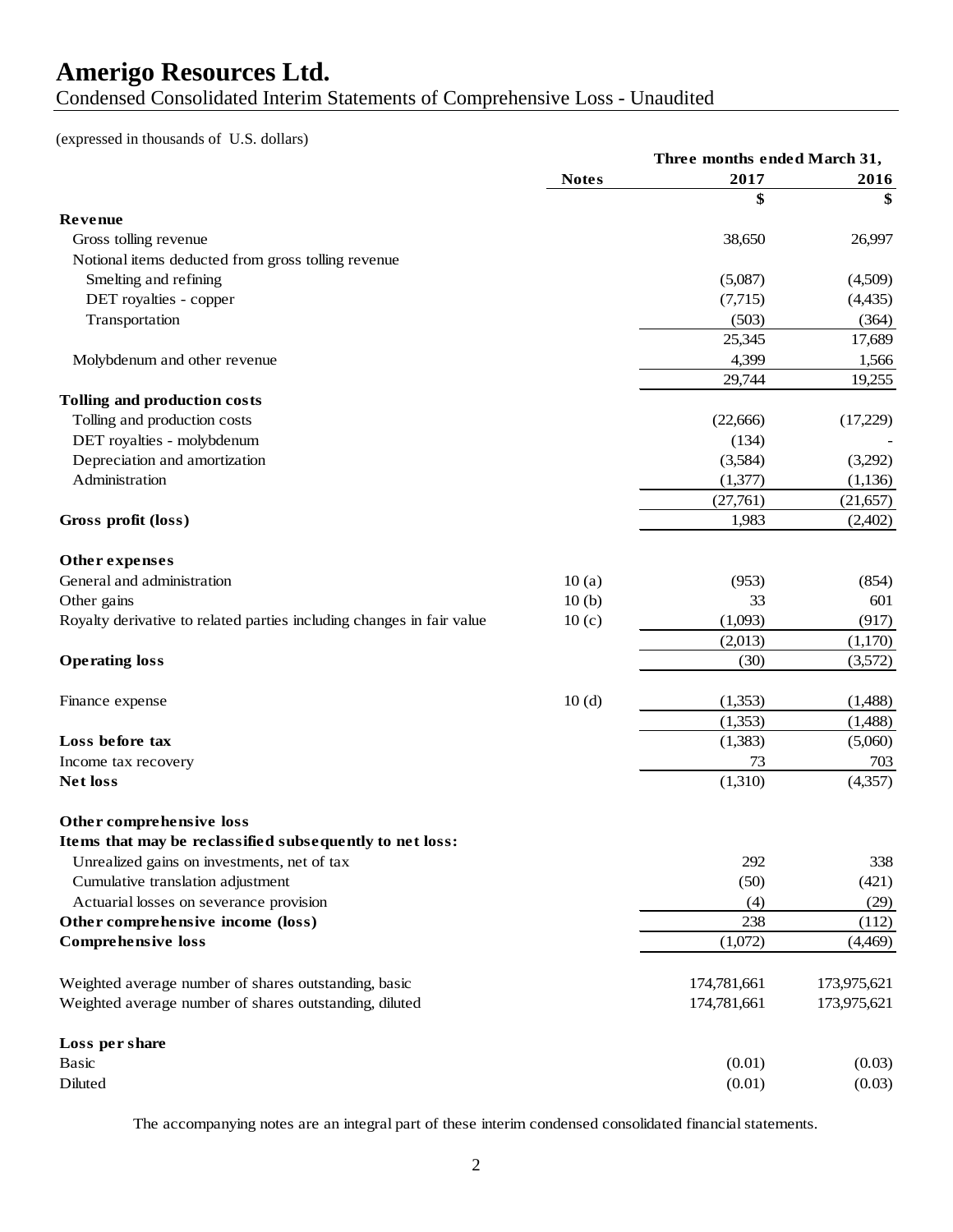Condensed Consolidated Interim Statements of Cash Flows - Unaudited

(expressed in thousands of U.S. dollars)

|                                                       | Three months ended March 31, |         |  |
|-------------------------------------------------------|------------------------------|---------|--|
|                                                       | 2017                         | 2016    |  |
|                                                       | \$                           | \$      |  |
| Cash flows from operating activities                  |                              |         |  |
| Net loss                                              | (1,310)                      | (4,357) |  |
| Adjustment for items not affecting cash:              |                              |         |  |
| Depreciation and amortization                         | 3,584                        | 3,292   |  |
| Finance expense                                       | 1,099                        | 1,060   |  |
| Deferred income tax (recovery) expense                | (97)                         | 460     |  |
| Share-based payments                                  | 241                          | 60      |  |
| Other                                                 | 31                           | 161     |  |
| Impairment charges                                    | 27                           | 518     |  |
| Changes in fair value of royalties to related parties | 864                          | 691     |  |
| Unrealized foreign exchange gain                      | (184)                        | (442)   |  |
|                                                       | 4,255                        | 1,443   |  |
| Changes in non-cash working capital                   |                              |         |  |
| Trade, other receivables and taxes receivable         | (201)                        | (5,729) |  |
| Inventories                                           | 1,574                        | (137)   |  |
| Trade and other payables                              | (163)                        | 3,517   |  |
| <b>DET</b> royalties                                  | 1,973                        | 3,061   |  |
|                                                       | 3,183                        | 712     |  |
| Payment of long-term employee benefits                |                              | (642)   |  |
| Net cash from operating activities                    | 7,438                        | 1,513   |  |
| Cash flows from investing activities                  |                              |         |  |
|                                                       | (451)                        |         |  |
| Purchase of plant and equipment                       |                              | (3,714) |  |
| Net cash from investing activities                    | (451)                        | (3,714) |  |
| <b>Cash flows from financing activities</b>           |                              |         |  |
| Issuance of shares                                    | 57                           |         |  |
| Proceeds from borrowings, net of transaction costs    |                              | 7,770   |  |
| Repayment of borrowings                               |                              | (3,390) |  |
| Net cash from financing activities                    | 57                           | 4,380   |  |
| Net increase in cash and cash equivalents             | 7,044                        | 2,179   |  |
| Effect of exchange rate changes on cash               | 132                          | 546     |  |
| Cash and cash equivalents - Beginning of period       | 15,921                       | 9,032   |  |
| Cash and cash equivalents - End of period             | 23,097                       | 11,757  |  |
|                                                       |                              |         |  |

### **Supplementary cash flow information (Note 11)**

The accompanying notes are an integral part of these interim condensed consolidated financial statements.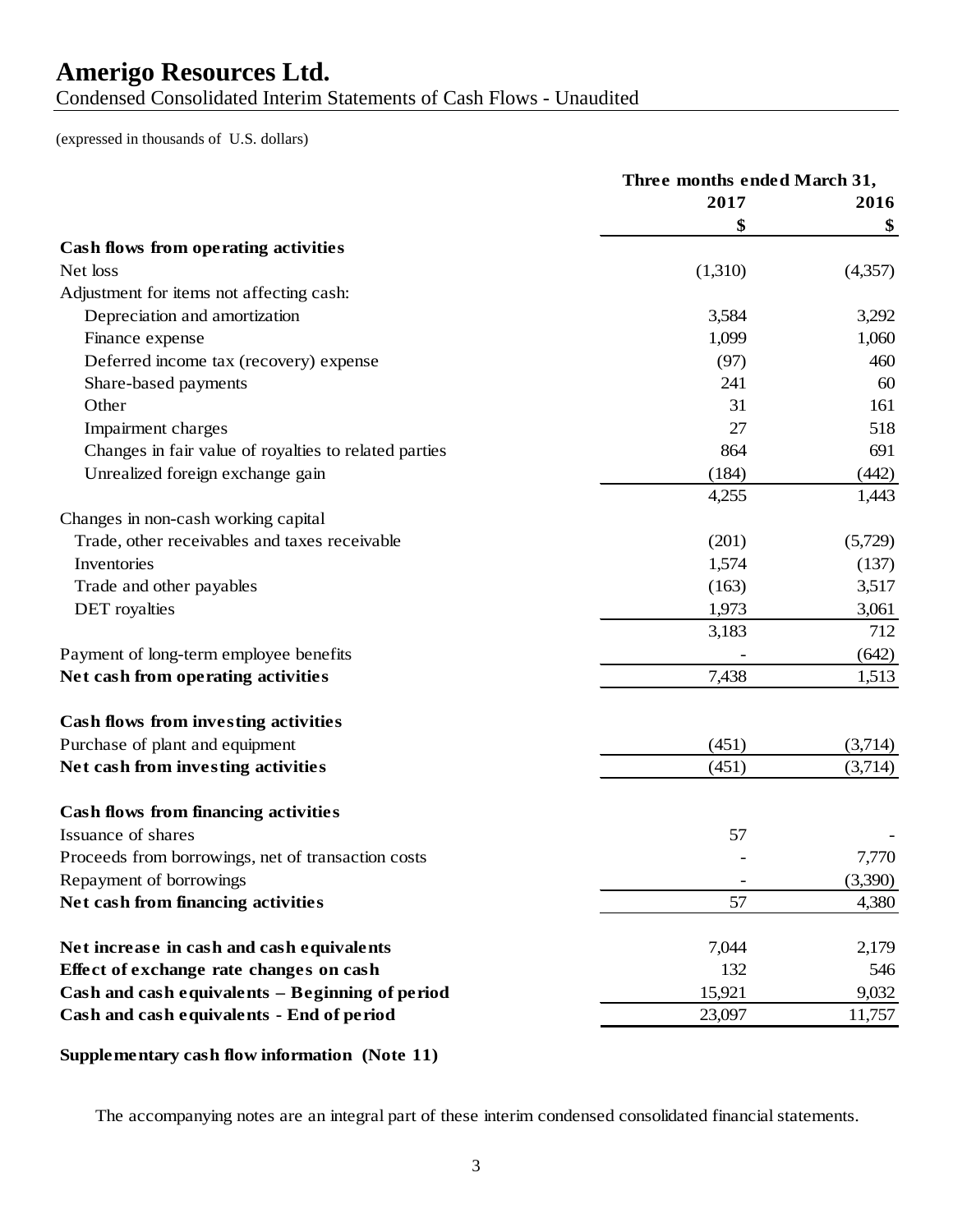Condensed Consolidated Interim Statements of Changes in Equity - Unaudited

### (expressed in thousands of U.S. dollars)

|                                    | Share capital       |               |                          |                                                      |                             |                     |
|------------------------------------|---------------------|---------------|--------------------------|------------------------------------------------------|-----------------------------|---------------------|
|                                    | Number of<br>shares | <b>Amount</b> | <b>Other</b><br>reserves | <b>Accumulated</b><br>other<br>comprehensive<br>loss | <b>Retained</b><br>earnings | <b>Total equity</b> |
|                                    |                     | \$            | \$                       | \$                                                   | \$                          | \$                  |
| Balance - January 1, 2016          | 173,610,629         | 78,057        | 7,289                    | (2, 292)                                             | 11,840                      | 94,894              |
| Share-based payments               |                     |               | 60                       |                                                      |                             | 60                  |
| Compensation settled with shares   | 1,071,429           | 111           |                          |                                                      |                             | 111                 |
| Cumulative translation adjustment  |                     |               |                          | (421)                                                |                             | (421)               |
| Unrealized gains on investments    |                     |               |                          | 338                                                  |                             | 338                 |
| Severance provision                |                     |               |                          | (29)                                                 |                             | (29)                |
| Net loss                           |                     |               |                          |                                                      | (4, 357)                    | (4,357)             |
| Balance - March 31, 2016           | 174,682,058         | 78,168        | 7,349                    | (2, 404)                                             | 7,483                       | 90,596              |
| Share-based payments               |                     |               | 98                       |                                                      |                             | 98                  |
| Cumulative translation adjustment  |                     |               |                          | 177                                                  |                             | 177                 |
| Unrealized gains on investments    |                     |               |                          | 188                                                  |                             | 188                 |
| Severance provision                |                     |               |                          | (8)                                                  |                             | (8)                 |
| Net loss                           |                     |               |                          | $\overline{\phantom{a}}$                             | (3, 174)                    | (3, 174)            |
| Balance - December 31, 2016        | 174,682,058         | 78,168        | 7,447                    | (2,047)                                              | 4,309                       | 87,877              |
| Balance - January 1, 2017          | 174,682,058         | 78,168        | 7,447                    | (2,047)                                              | 4,309                       | 87,877              |
| Share-based payments               |                     |               | 241                      |                                                      |                             | 241                 |
| Expenses settled with shares       | 403,577             | 196           |                          |                                                      |                             | 196                 |
| Exercise of share purchase options | 350,000             | 81            | (24)                     |                                                      |                             | 57                  |
| Cumulative translation adjustment  |                     |               |                          | (50)                                                 |                             | (50)                |
| Unrealized gains on investments    |                     |               |                          | 292                                                  |                             | 292                 |
| Severance provision                |                     |               |                          | (4)                                                  |                             | (4)                 |
| Net loss                           |                     |               |                          |                                                      | (1,310)                     | (1, 310)            |
| Balance - March 31, 2017           | 175,435,635         | 78,445        | 7,664                    | (1,809)                                              | 2,999                       | 87,299              |

The accompanying notes are an integral part of these interim condensed consolidated financial statements.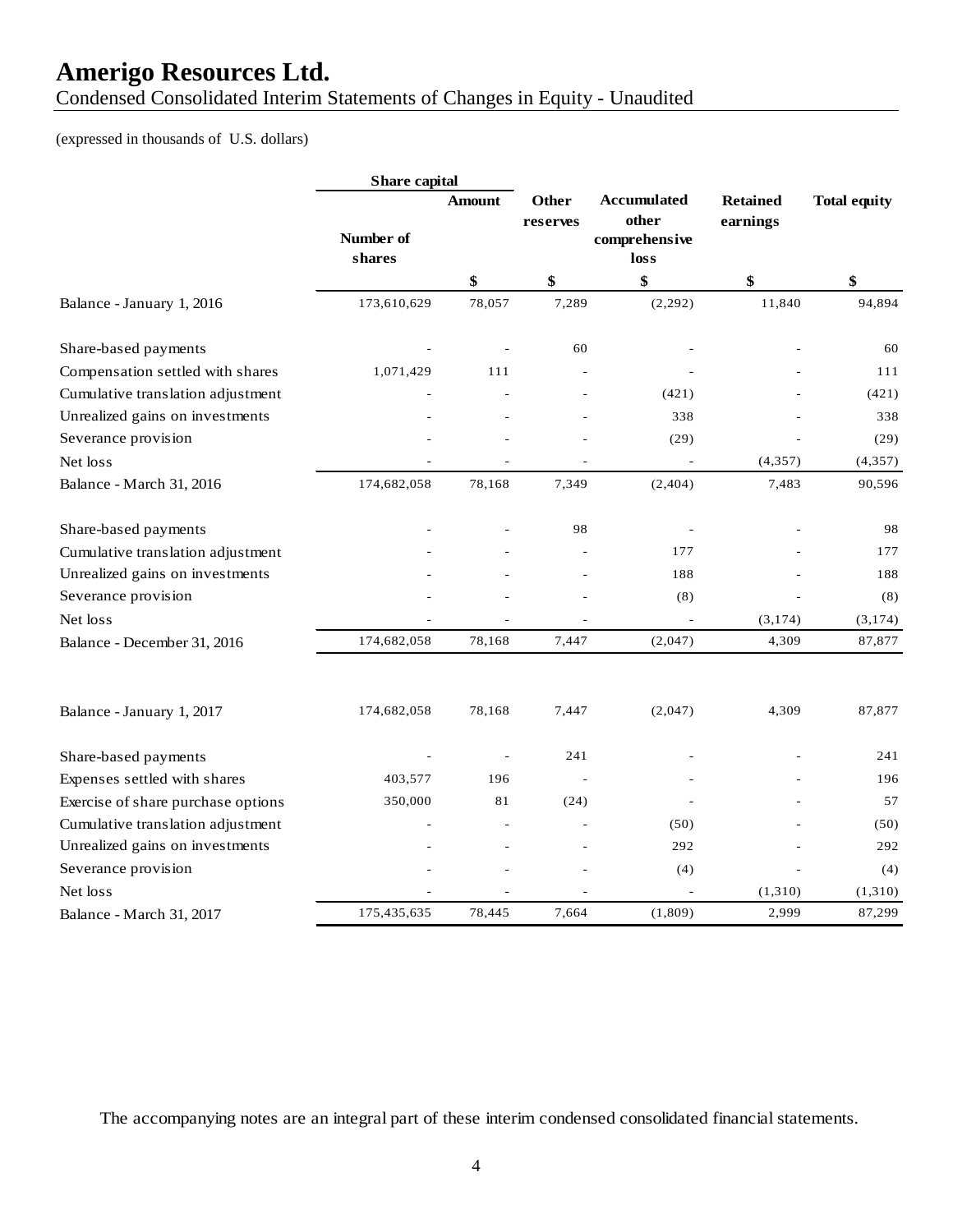Notes to the Condensed Consolidated Interim Financial Statements - Unaudited March 31, 2017

(tabular information expressed in thousands of U.S. dollars)

#### **1) REPORTING ENTITY AND BASIS OF PRESENTATION**

a) Reporting entity

Amerigo Resources Ltd. ("Amerigo" or the "Company") is a company domiciled in Canada. Its shares are listed for trading on the Toronto Stock Exchange and the OTCQX stock exchange in the United States. These condensed consolidated financial statements ("interim financial statements") of the Company as at and for the three months ended March 31, 2017 ("Q1-2017") include the accounts of the Company and its subsidiaries (collectively the "Group").

The Group is principally engaged in the production of copper concentrates through its operating subsidiary Minera Valle Central S.A. ("MVC"), pursuant to a long-term contractual relationship with the El Teniente Division ("DET") of Corporación Nacional del Cobre de Chile ("Codelco") (Note 2).

b) Statement of compliance

These interim financial statements have been prepared in accordance with International Financial Reporting Standards ("IFRS") as issued by the International Accounting Standards Board ("IASB") applicable to the preparation of interim financial statements, including IAS 34, Interim Financial Reporting. These interim financial statements do not include all the information required for a complete set of IFRS statements. However, selected notes are included to explain events and transactions that are significant to an understanding of the changes in the Company's financial position and performance since the last annual consolidated financial statements as at and for the year ended December 31, 2016.

These interim financial statements were authorised for issue by the board of directors of the Company on May 1, 2017.

c) Significant accounting policies

These interim financial statements follow the same accounting policies and methods of application as the Company's most recent annual financial statements, except for the adoption of new IFRS pronouncements, as outlined below. The interim financial statements should be read in conjunction with the Company's most recent annual financial statements.

d) New IFRS pronouncements

The following new or revised IASB standards and interpretations were adopted by the Company on January 1, 2017:

**IAS 7, Statement of Cash Flows:** Disclosures Related to Financing Activities: Amended to require disclosures about changes in liabilities arising from financing activities, including both changes arising from cash flows and non-cash changes. Adoption did not have a significant effect on the Company's financial statements.

**IAS 12, Income Taxes – Deferred Taxes:** Amended to clarify (i) the requirements for recognizing deferred tax assets on unrealized losses; (ii) deferred tax where an asset is measured at a fair value below the asset's tax base, and (iii) certain other aspects of accounting for deferred tax assets. Adoption did not have a significant effect on the Company's financial statements.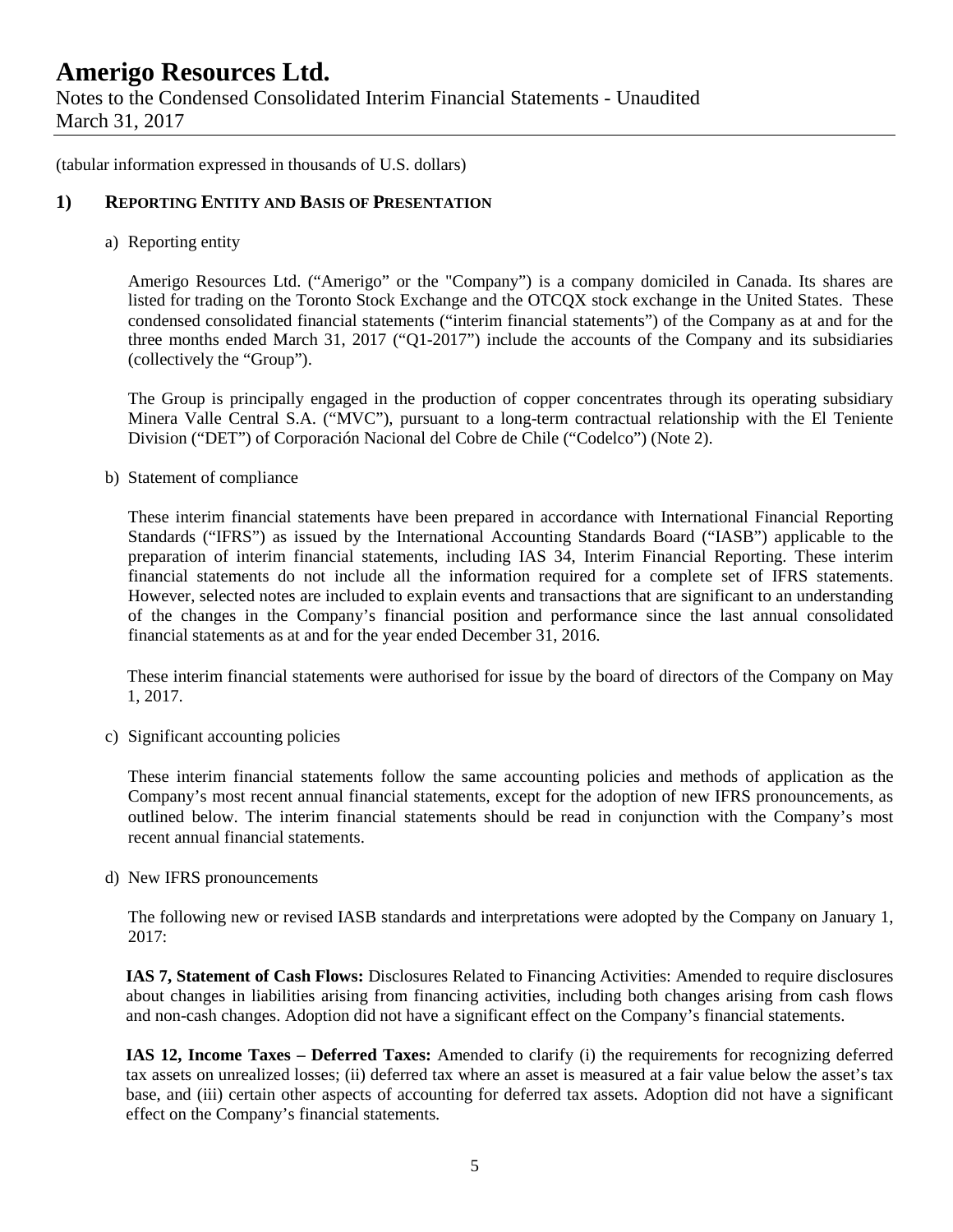Notes to the Condensed Consolidated Interim Financial Statements - Unaudited March 31, 2017

(tabular information expressed in thousands of U.S. dollars)

#### **2) AGREEMENTS WITH CODELCO'S EL TENIENTE DIVISION**

In 1991, MVC entered into a contract with DET to process the fresh tailings from El Teniente, the world's largest underground copper mine, for a term to 2021 (the "Fresh Tailings Contract"). In 2009, MVC and DET entered into an agreement to process the tailings from Colihues, one of El Teniente's historic tailings deposits (the "Colihues Contract"). In 2014, MVC and DET entered into a contract (the "Master Agreement") for the purchase by MVC of the rights to process tailings from an additional historic tailings deposit, Cauquenes, for a term to the earlier of its depletion or 2033, and extending the Fresh Tailings Contract from 2021 to 2037 and the Colihues Contract to the earlier of its depletion or 2037.

Until December 31, 2014, royalties were payable to DET in respect of copper concentrates produced by MVC. DET royalties were calculated using the average London Metal Exchange ("LME") copper price for the month of production of the concentrates, and were recorded as components of production costs.

In 2015, MVC and DET entered into a modification to the Master Agreement which changed the legal relationship between the parties for the period from January 1, 2015 to December 31, 2022. During this period, production of copper concentrates by MVC has and will be conducted under a tolling agreement with DET. Title to the copper concentrates produced by MVC is retained by DET and MVC earns tolling revenue, calculated as gross revenue for copper produced at applicable market prices, net of notional items (treatment and refining charges, DET copper royalties and transportation costs). The notional DET copper royalties precisely mimic the former royalty arrangements between MVC and DET.

Notional royalties for copper concentrates produced from fresh tailings are determined through a sliding scale formula tied to copper prices ranging from \$1.95/lb (13.5%) to \$4.80/lb (28.4%).

Notional royalties for copper concentrates produced from Colihues historic tailings are determined through a sliding scale for copper prices ranging from \$0.80/lb (3%) to \$4.27lb (30%). The parties are required to review costs and potentially adjust notional royalty structures for copper production from Colihues tailings if the copper price remains below \$1.95/lb or over \$4.27/lb for three consecutive months.

Notional royalties for copper concentrates produced from Cauquenes historic tailings are determined through a sliding scale for copper prices ranging from \$1.95/lb (16%) to \$5.50/lb (39%).

MVC pays a sliding scale global molybdenum royalty for molybdenum prices between \$6.00/lb (3%) and \$40.00/lb (19.7%).

The Master Agreement contains provisions requiring the parties to meet and review cost and notional royalty/royalty structures in the event monthly average prices fall below certain ranges and projections indicate the permanence of such prices over time. The review of all notional royalty/royalty structures is to be carried out in a manner that gives priority to the viability of the Master Agreement and maintains the equilibrium of the benefits between the Parties.

The Master Agreement also contains three early exit options exercisable by DET within 2021 and every three years thereafter only in the event of changes unforeseen as of the date of the Master Agreement. The Company has currently judged the probabilities of DET exercising any of these early exit options as remote.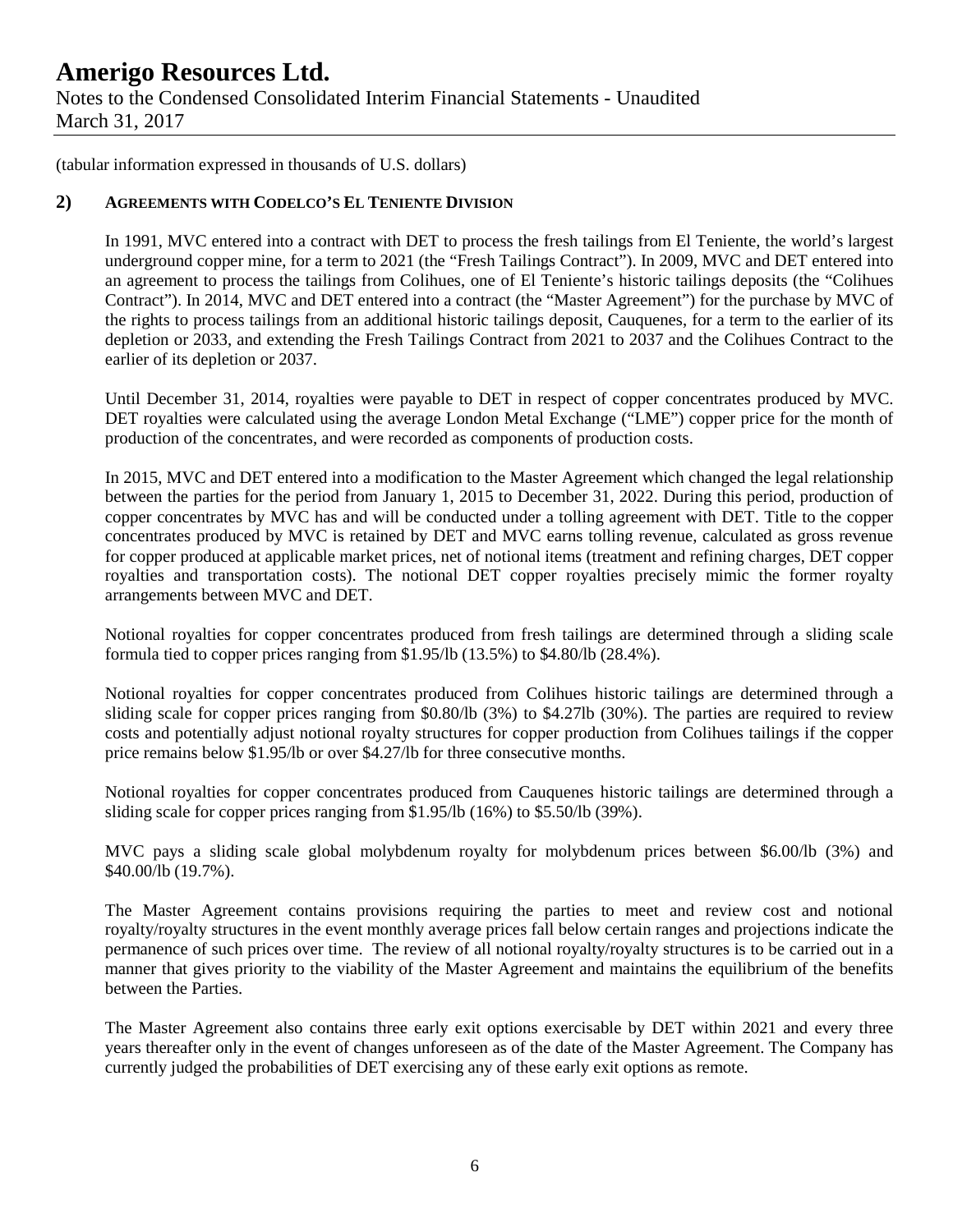### **Amerigo Resources Ltd.** Notes to the Condensed Consolidated Interim Financial Statements - Unaudited March 31, 2017

(tabular information expressed in thousands of U.S. dollars)

In 2015, DET provided to MVC a copper price support agreement of up to \$17.0 million (the "DET Price Support Facility") under which MVC drew down \$1.0 million from the DET Price Support Facility in each month in which the average final settlement copper price to MVC was less than \$2.80/lb, up to the \$17.0 million maximum. The DET Price Support Facility bears interest at a rate of 0.6% per month and is subordinate to MVC's bank financing. The DET Price Support Facility is scheduled to be repaid from January 2017 to December 31, 2019 at a rate of \$1.0 million per month, provided this repayment schedule does not preclude MVC from making the semi-annual principal debt repayments described in Note 6(a). MVC does not currently anticipate making principal repayments to the DET Price Support Facility within the twelve months following March 31, 2017. MVC may repay the DET Price Support Facility in advance and without penalty, provided its bank debt holders pre-approve the advance payments.

In 2016, MVC and DET reached an agreement to defer DET notional copper royalty adjustments to gross revenue during a four-month period, for a total deferral of \$5.4 million, the repayment terms of which are under discussion with DET.

At March 31, 2017, the accrual for DET notional copper royalties and DET molybdenum royalties, including deferred amounts, was \$13.2 million (December 31, 2016: \$11.3 million), representing seven months of notional copper royalties and four months of molybdenum royalties (December 31, 2016: seven months of notional copper royalties and five months of molybdenum royalties).

#### **3) CRITICAL ACCOUNTING ESTIMATES AND JUDGEMENTS**

Estimates and judgements are continually evaluated and are based on historical experience and other factors, including expectations of future events that are believed to be reasonable under the circumstances.

In preparing these consolidated financial statements, the Company makes judgements, estimates and assumptions concerning the future which may vary from actual results. The significant judgements made by management in applying the Company's accounting policies and the key sources of estimation uncertainty were the same as those applied to the audited consolidated financial statement for the year ended December 31, 2016, except as noted below.

a) Royalty Derivative to Related Parties

The Group has an obligation to pay royalties to certain related parties, based on a fixed payment for each pound of copper equivalent produced from El Teniente tailings by MVC (Note 7(a)). The royalty is a derivative financial instrument measured at fair value, and the Company is required under IFRS to reassess its estimate for the royalty derivative at each reporting date based on revised production under the tolling agreement estimates.

b) Impairment of Property, Plant and Equipment

In accordance with the Company's accounting policy, each asset or cash generating unit is evaluated at each reporting date to determine whether there are any indications of impairment. If any such indication exists, a formal estimate of recoverable amount is performed and an impairment loss is recognized to the extent that the carrying amount exceeds the recoverable amount. The recoverable amount of an asset or cash generating group of assets is measured at the higher of fair value less costs to sell and value in use.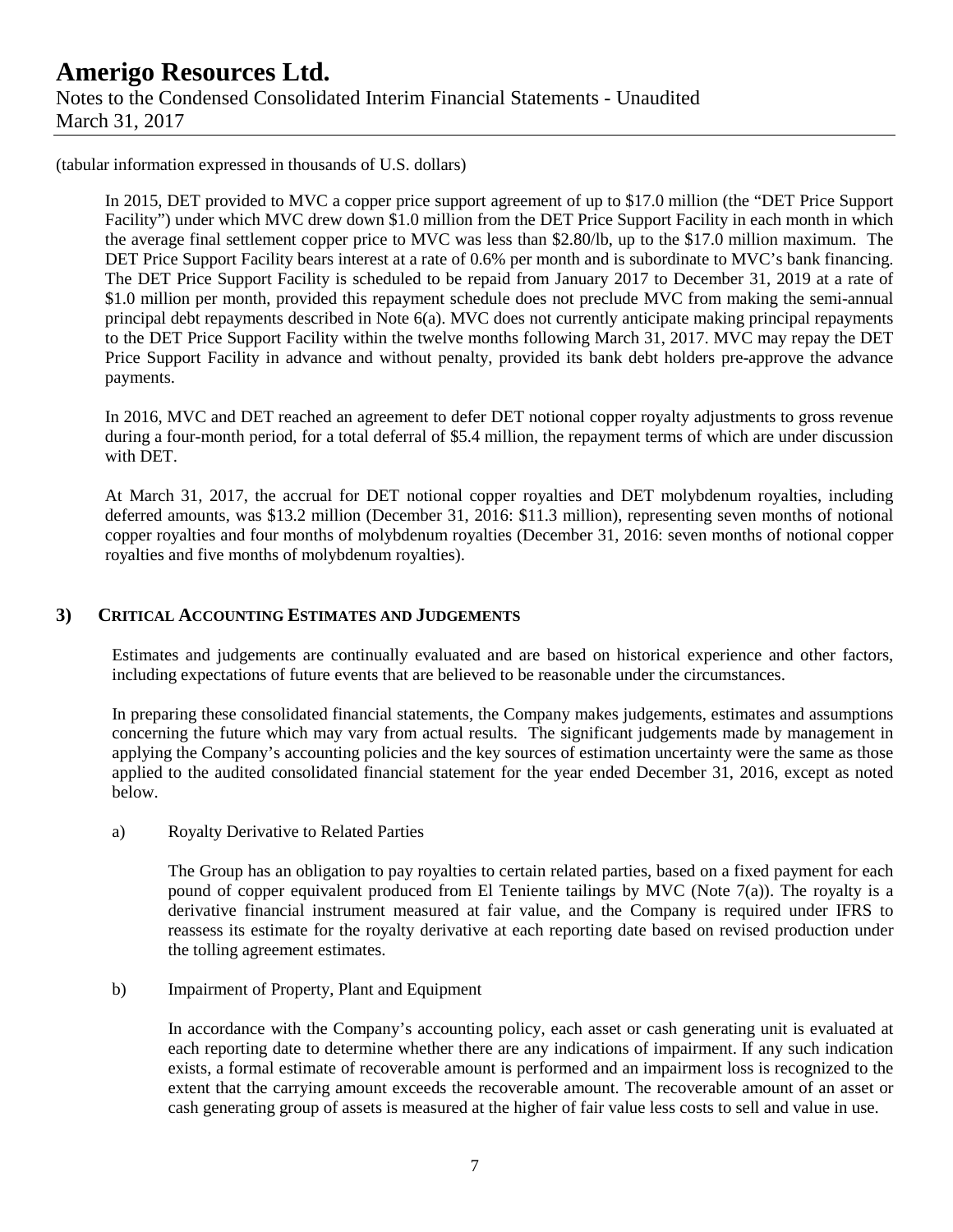(tabular information expressed in thousands of U.S. dollars)

The determination of fair value less cost to sell and value in use requires management to make estimates and assumptions about expected tolling, production and sales volumes, metals prices, mine plan estimates, operating costs, mine closure and restoration costs, future capital expenditures and appropriate discount rates for future cash flows. The estimates and assumptions are subject to risk and uncertainty, and as such there is the possibility that changes in circumstances may alter these projections and impact the recoverable amount of the assets. In such circumstances, some or all of the carrying value of the assets may be further impaired or the impairment charge reduced, with the impact recorded in the statement of income. As at March 31, 2017, management determined that the Company's market capitalization below its net asset value constituted an impairment indicator, and completed an impairment assessment for MVC that included a determination of fair value less costs to sell.

Key assumptions incorporated in the impairment model included the following:

- Copper prices (\$/lb): 2017: \$2.58; 2018: \$2.66; 2019: \$2.79; 2020: \$3.07; 2021: \$2.95/lb; 2022 to 2037: \$3.00.
- Power costs (excluding benefit from self-generation): From 2017 to 2027 costs are per contractual estimates (2017: \$0.101173/kWh, 2018 to 2037: \$0.11317/kWh).
- Operating costs based on historical costs incurred and estimated forecasts
- Tolling/production volume and recoveries as indicated in MVC's mining plan from 2017 to 2037, including processing of fresh tailings and old tailings from the Colihues and Cauquenes deposits
- Discount rate: 7% after tax

Based on the assumptions described above, management's impairment evaluation at March 31, 2017 did not result in the identification of an impairment loss. Although management believes the estimates applied in this impairment assessment are reasonable, such estimates are subject to significant uncertainties and judgements. The Group's impairment model is sensitive to changes in estimated metal prices and operating costs, particularly estimated power costs beyond MVC's current power contracts and operating results from the Cauquenes deposit that may differ from current projections. Changes in these variables might trigger an impairment that could be material.

#### **4) INVENTORIES**

|                                | March 31, | December 31, |  |
|--------------------------------|-----------|--------------|--|
|                                | 2017      | 2016         |  |
|                                |           | \$           |  |
| Plant supplies and consumables | 4,152     | 4,907        |  |
| Work in progress               | 3,845     | 4,675        |  |
| Concentrate inventories        | 56        | 66           |  |
|                                | 8,053     | 9,648        |  |

At March 31, 2017 and December 31, 2016, copper work in progress inventories and molybdenum concentrate inventories were valued at cost. During 2016, the Group recorded a charge of \$0.8 million in tolling and production costs as a result of net realizable value ("NRV") adjustments in the months in which NRV was lower than cost.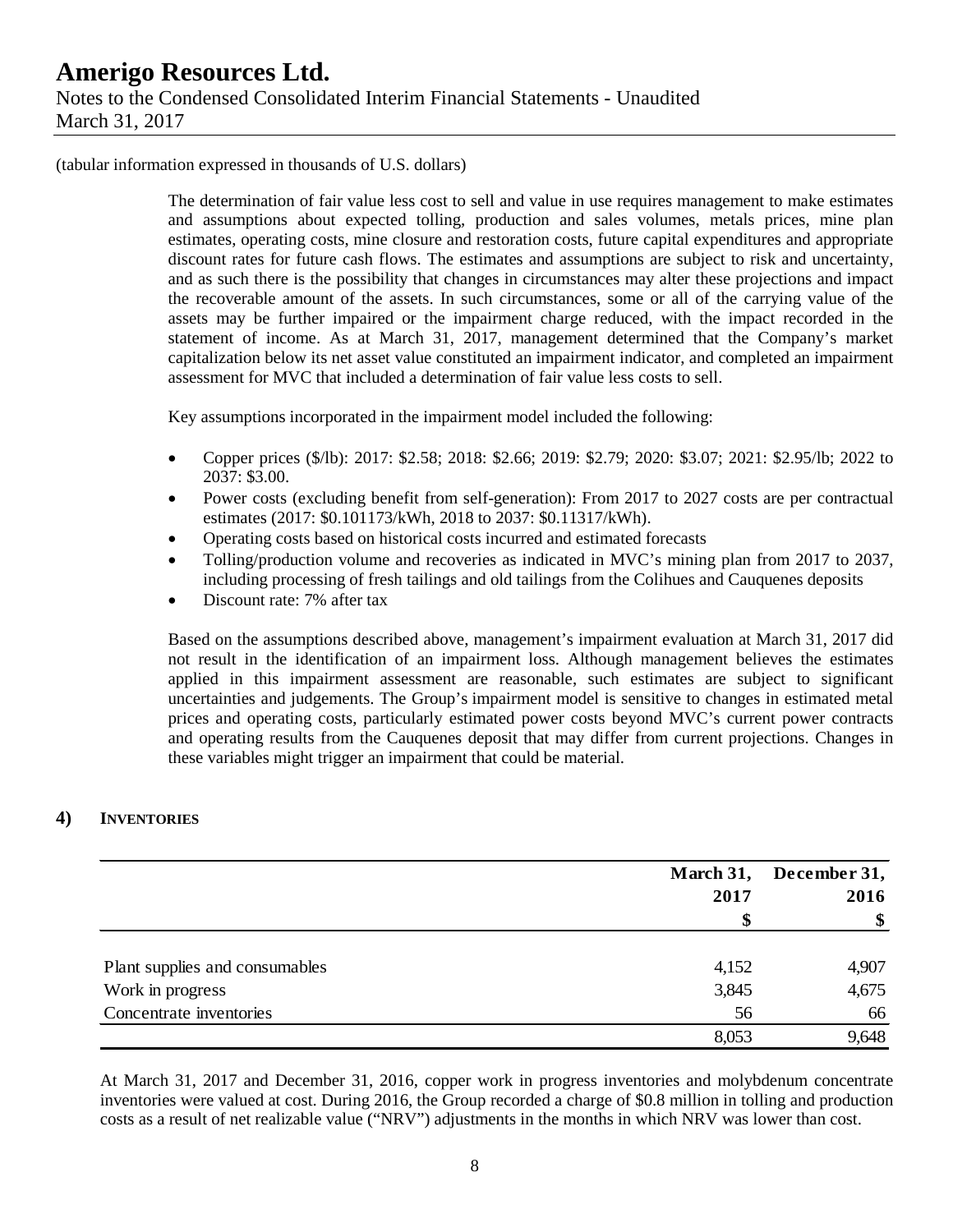Notes to the Condensed Consolidated Interim Financial Statements - Unaudited March 31, 2017

(tabular information expressed in thousands of U.S. dollars)

#### **5) PROPERTY, PLANT AND EQUIPMENT**

|                                   |                  | <b>Machinery</b> and |                |
|-----------------------------------|------------------|----------------------|----------------|
|                                   | <b>Plant</b> and | <b>Equipment and</b> |                |
|                                   | infrastructure   | other assets         | <b>Total</b>   |
|                                   | \$               | \$                   | \$             |
|                                   |                  |                      |                |
| Year ended December 31, 2016      |                  |                      |                |
| Opening net book amount           | 159,436          | 22,058               | 181,494        |
| <b>Exchange differences</b>       |                  | 6                    | 6              |
| <b>Additions</b>                  | 22               | 5,712                | 5,734          |
| Disposals                         |                  | (63)                 | (63)           |
| Depreciation charge               | (7, 110)         | (5,839)              | (12, 949)      |
| <b>Closing net book amount</b>    | 152,348          | 21,874               | 174,222        |
|                                   |                  |                      |                |
| <b>At December 31, 2016</b>       |                  |                      |                |
| Cost                              | 246,506          | 57,418               | 303,924        |
| Accumulated depreciation          | (94, 158)        | (35,544)             | (129,702)      |
| Net book amount                   | 152,348          | 21,874               | 174,222        |
| Three months ended March 31, 2017 |                  |                      |                |
| Opening net book amount           | 152,348          | 21,874               | 174,222        |
| <b>Exchange differences</b>       |                  | $\overline{c}$       | $\overline{2}$ |
| <b>Additions</b>                  | 575              | 103                  | 678            |
| Disposals                         |                  | (78)                 | (78)           |
| Depreciation charge               | (2,069)          | (1, 451)             | (3,520)        |
| <b>Closing net book amount</b>    | 150,854          | 20,450               | 171,304        |
| At March 31, 2017                 |                  |                      |                |
| Cost                              | 247,576          | 56,772               | 304,348        |
| Accumulated depreciation          | (96, 722)        | (36, 322)            | (133, 044)     |
| Net book amount                   | 150,854          | 20,450               | 171,304        |

At March 31, 2016, PPE of \$0.2 million was categorized as construction in progress ("CIP") and not subject to depreciation (December 31, 2016: \$nil).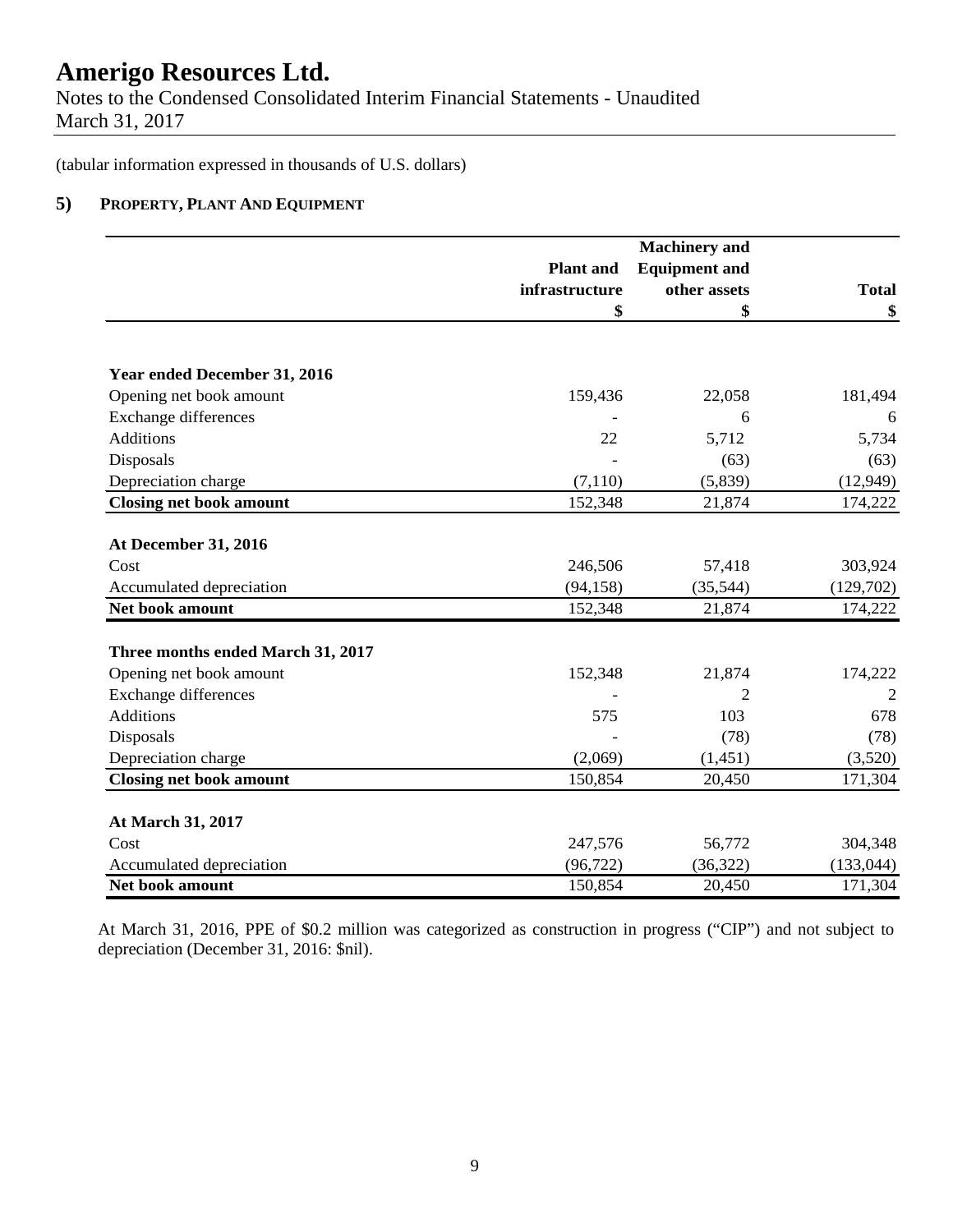Notes to the Condensed Consolidated Interim Financial Statements - Unaudited March 31, 2017

(tabular information expressed in thousands of U.S. dollars)

#### **6) BORROWINGS**

|                                                       | March 31,<br>2017 | December 31,<br>2016 |
|-------------------------------------------------------|-------------------|----------------------|
|                                                       | \$                | \$                   |
| Cauquenes Expansion Loan (Note $7(a)$ )               | 52,516            | 51,739               |
| DET Price Support Facility (Note 7(b))                | 18,426            | 18,108               |
|                                                       | 70,942            | 69,847               |
| Comprised of:                                         |                   |                      |
| Short-term debt and current portion of long-term debt | 11,380            | 10,733               |
| Long-term debt                                        | 59,562            | 59,114               |
|                                                       | 70,942            | 69,847               |

a) On March 25, 2015, MVC closed a bank syndicate financing with Banco Bilbao Vizcaya Argentaria ("BBVA") and Export Development Canada ("EDC") for a loan facility (the "Cauquenes Expansion Loan") of \$64.4 million for the phase one of the expansion of MVC's operations for the processing of tailings from the Cauquenes deposit. Terms of the loan include interest fixed through an IRS at a rate of 5.56% per annum for 75% of the facility. The remaining 25% of the facility is subject to a variable rate based on the US Libor 6 month rate, which at March 31, 2017 was 4.82% per annum. Interest is paid semi-annually on June and December 30.

MVC incurred due diligence, bank fees and legal costs of \$2.4 million, recognized as transaction costs that are being amortized over the term of the loan using the effective interest rate method.

The Cauquenes Expansion Loan has a maximum repayment term of 6 years consisting of 12 equal semi-annual principal payments of \$5.4 million, commencing on June 30, 2016. The repayment term may be shortened without penalty in accordance with the provisions of the Cauquenes Expansion Loan.

The balance of the loan (net of transaction costs) at March 31, 2017 was \$52.5 million (December 31, 2016: \$51.7 million).

MVC has provided security for the Cauquenes Expansion Loan in the form of a charge on all of MVC's assets, and MVC is subject to bank covenants (current ratio, tangible net worth and debt service coverage ratio) measured semi-annually on June 30 and December 31. At December 31, 2016, MVC was in compliance with the tangible net worth ratio (\$105.0 million), and received waivers from BBVA and EDC in respect of the current ratio (requirement of 1.0) and debt service coverage ratio (requirement of 1.2). MVC is in the process of discussing with the lenders the covenants requirements for June 30, 2017 and beyond.

MVC has a debt service reserve account ("DSRA") as required under the terms and provisions of the Cauquenes Expansion Loan. Funds in the DSRA must be used to: /i/ pay the principal and interest of the Cauquenes Expansion Loan and the amounts owing under the IRS if MVC has insufficient funds to make these payments and /ii/ fund MVC's operating expenses. If it becomes necessary to fund MVC's operations with funds from the DSRA, MVC must replenish the DSRA at each month end with funds necessary to maintain a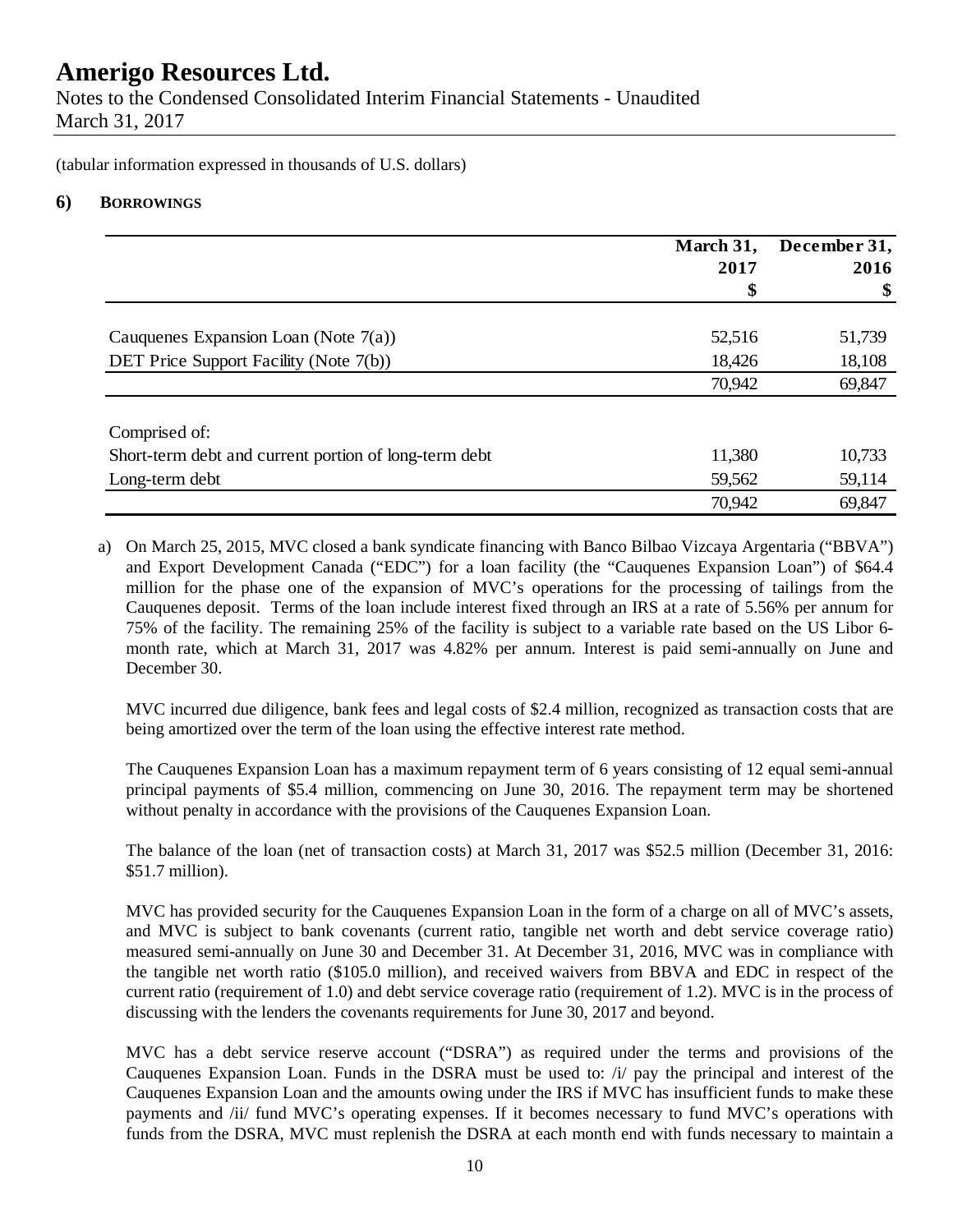(tabular information expressed in thousands of U.S. dollars)

balance equal to one hundred percent of the sum of the principal and interest pursuant to the Cauquenes Expansion Loan and the IRS that are payable in respect of the following six months. At March 31, 2017, MVC held DSRA funds in the required amount of \$6.7 million.

Concurrently with the Cauquenes Expansion Loan, MVC entered into an IRS with BBVA to fix 75% of the interest payable on that facility. On March 31, 2017, the fair value of the IRS was determined to be \$0.2 million, with a short-term portion of \$0.1 million and a long-term portion of \$0.1 million. The IRS has a term to December 27, 2018.

|                                       | March 31, | December 31,  |
|---------------------------------------|-----------|---------------|
|                                       | 2017      | 2016          |
|                                       |           | $\mathbf{\$}$ |
| Current portion of interest rate swap | 76        | 76            |
| Long-term, interest rate swap         | 137       | 132           |
|                                       | 213       | 208           |

b) MVC has a Price Support Facility with DET as described in Note 2.

c) The Company has a \$13.0 million standby line of credit from three Amerigo shareholders. The standby line of credit had an original availability date to March 25, 2016, was extended to March 25, 2017 and was further extended through to the end of 2018 and thereafter until the date of commencement of commercial production of phase two of the Cauquenes expansion, provided such date occurs no later than March 31, 2019. Amounts drawn from the standby line of credit, if any, will be repaid in the amounts and at such times as permitted under the terms and conditions of the Cauquenes Expansion Loan. All obligations arising from the standby line of credit are to be paid in full on or before the date that is the earlier of December 31, 2019 and the one-year anniversary of the date in which MVC has paid in full all amounts due and owing under the Cauquenes Expansion Loan. No security was provided in connection with these facilities. At March 31, 2017, no funds had been drawn from the standby line of credit. In 2017, the Company incurred an annual commitment fee of \$0.2 million in respect of the standby line of credit, which was settled with the issuance of 403,577 shares of Amerigo (2016: \$0.1 million, settled with cash).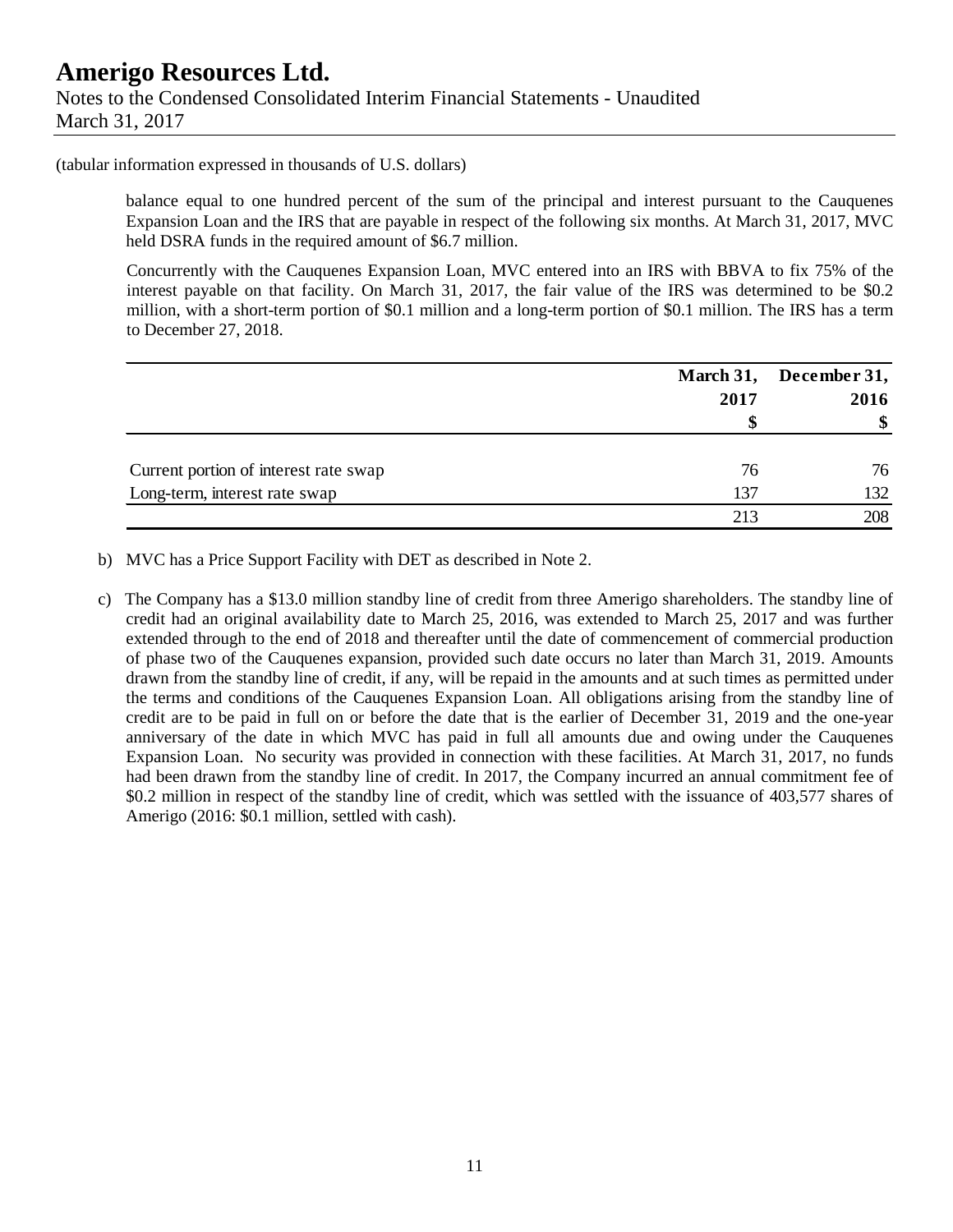Notes to the Condensed Consolidated Interim Financial Statements - Unaudited March 31, 2017

(tabular information expressed in thousands of U.S. dollars)

#### **7) RELATED PARTY TRANSACTIONS**

#### a) Royalty Derivative to Related Parties

Amerigo holds its interest in MVC through Amerigo International Holdings Corp. ("Amerigo International").

Amerigo International is wholly-owned by the Company except for certain outstanding Class A shares which are owned indirectly by the Company's Chairman, an associate of the Chairman and a former director of the Company. The Class A shares were issued as part of a tax-efficient structure for the payment of the royalty (the "Royalty") granted in exchange for the transfer to the Company of an option to purchase MVC.

In accordance with the articles of Amerigo International, the holders of the Class A shares are not entitled to any dividend or to other participation in the profits of Amerigo International, except for a total royalty dividend, if declared by the directors of Amerigo International, in an amount equal to the amount of the Royalty.

The Royalty is calculated as follows:

- \$0.01 for each pound of copper equivalent produced from El Teniente tailings by MVC or any successor entity to MVC if the price of copper is under \$0.80/lb, or
- \$0.015 for each pound of copper equivalent produced from El Teniente tailings by MVC or any successor entity to MVC if the price of copper is \$0.80/lb or more.

The Royalty is paid as a royalty dividend on the Class A shares of Amerigo International. During Q1-2017 and Q1-2016, royalties totalling \$0.2 million were paid or accrued to the Class A shareholders. At March 31, 2017, \$0.1 million of this amount remained payable (December 31, 2016: \$0.7 million).

The Royalty is a derivative financial instrument measured at fair value, with changes in fair value recorded in profit for the period.

The royalty derivative to related parties includes the Royalty dividends described above and changes in the fair value of the derivative. The fair value of the derivative increased \$0.9 million in Q1-2017 (Q1-2016: \$0.7 million), for a total royalty derivative expense of \$1.1 million (Q1-2016: \$0.9 million). The increase in the fair value of the derivative in Q1-2017 was caused by the probability weighted estimated increase to future production.

At March 31, 2017, the Royalty and the derivative were \$9.3 million (December 31, 2016: \$9.0 million), with a current portion of \$0.9 million (December 31, 2016: \$1.6 million) and a long-term portion of \$8.4 million (December 31, 2016: \$7.4 million).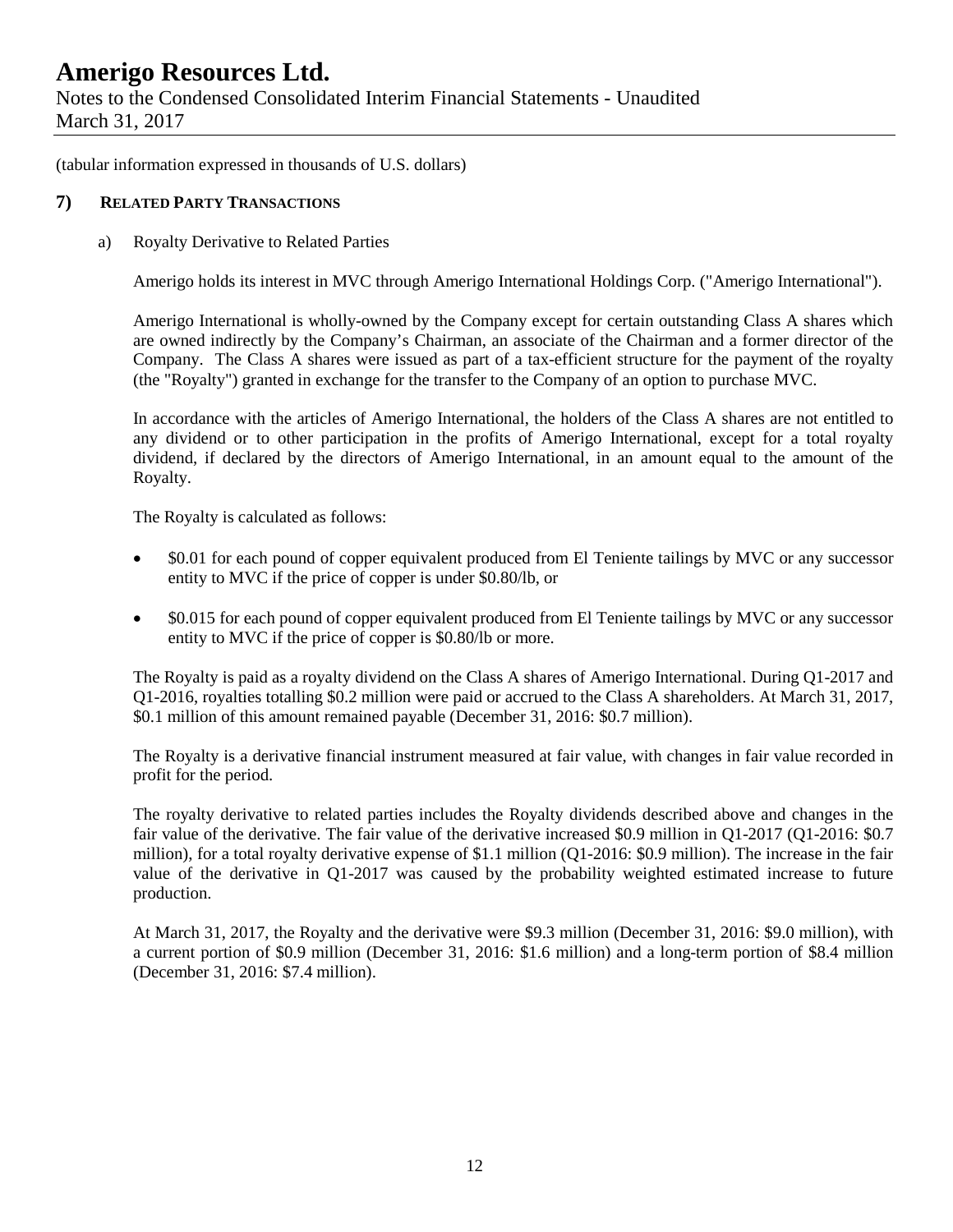Notes to the Condensed Consolidated Interim Financial Statements - Unaudited March 31, 2017

(tabular information expressed in thousands of U.S. dollars)

b) Purchases of Goods and Services

The Company's related parties consist of companies owned by executive officers and directors, as follows:

| Nature of Transactions            |            |
|-----------------------------------|------------|
| Zeitler Holdings Corp.            | Management |
| Delphis Financial Strategies Inc. | Management |

The Group incurred the following fees in connection with companies owned by executive officers and directors and in respect of salaries paid to officers. Transactions have been measured at the exchange amount which is determined on a cost recovery basis.

|                              | <b>Q1-2017</b> | <b>Q1-2016</b> |
|------------------------------|----------------|----------------|
|                              | ۸D             | ۱J             |
| Salaries and management fees | 89             | 77Q            |

#### c) Management Compensation

The remuneration of directors and other members of management during Q1-2017 and Q1-2016 was as follows:

|                                | Q1-2017 | Q1-2016 |
|--------------------------------|---------|---------|
|                                |         | \$      |
| Management and directors' fees | 254     | 335     |
| Share-based payments           | 241     | 58      |
|                                | 495     | 393     |

Share-based payments are the fair value of options vested to management personnel.

d) The Group has in place a \$13.0 million standby line of credit from three Amerigo shareholders (Note 6(d)).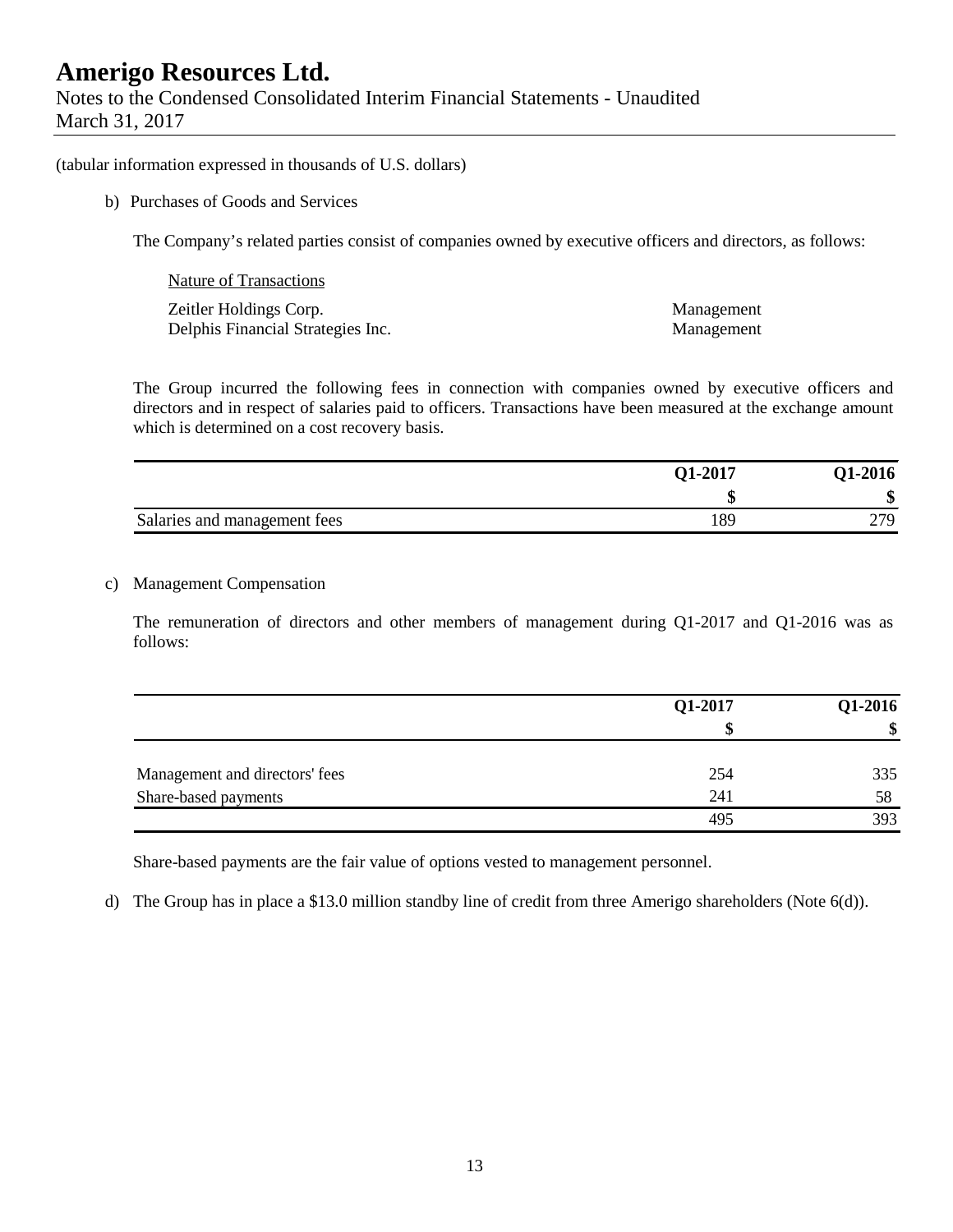(tabular information expressed in thousands of U.S. dollars)

#### **8) EQUITY**

a) Share Capital

Authorised share capital consists of an unlimited number of common shares without par value.

In Q1-2017, the Company issued 403,577 shares valued at \$0.2 million to three Amerigo shareholders to settle the annual stand-by charge of a \$13.0 million line of credit described in Note 6(d). The Company also issued 350,000 shares valued at \$0.1 million in connection with various share option exercises by an employee and directors of the Company.

#### b) Share Options

A total of 2,950,000 options were granted in Q1-2017 (2016: 3,350,000 options), with a weighted average fair value estimated at Cdn\$0.28 (2016: Cdn\$0.06) per option at the grant date based on the Black-Scholes optionpricing model using the following assumptions:

|                                 | 2017   | 2016   |
|---------------------------------|--------|--------|
|                                 | \$     | \$     |
| Weighted average share price    | 0.53   | 0.14   |
| Weighted average exercise price | 0.53   | 0.14   |
| Dividend yield                  | 0%     | 0%     |
| Risk free interest rate         | 1.01%  | 0.60%  |
| Pre-vest forfeiture rate        | 0%     | 0%     |
| Expected life (years)           | 4.27   | 4.27   |
| Expected volatility             | 66.82% | 54.96% |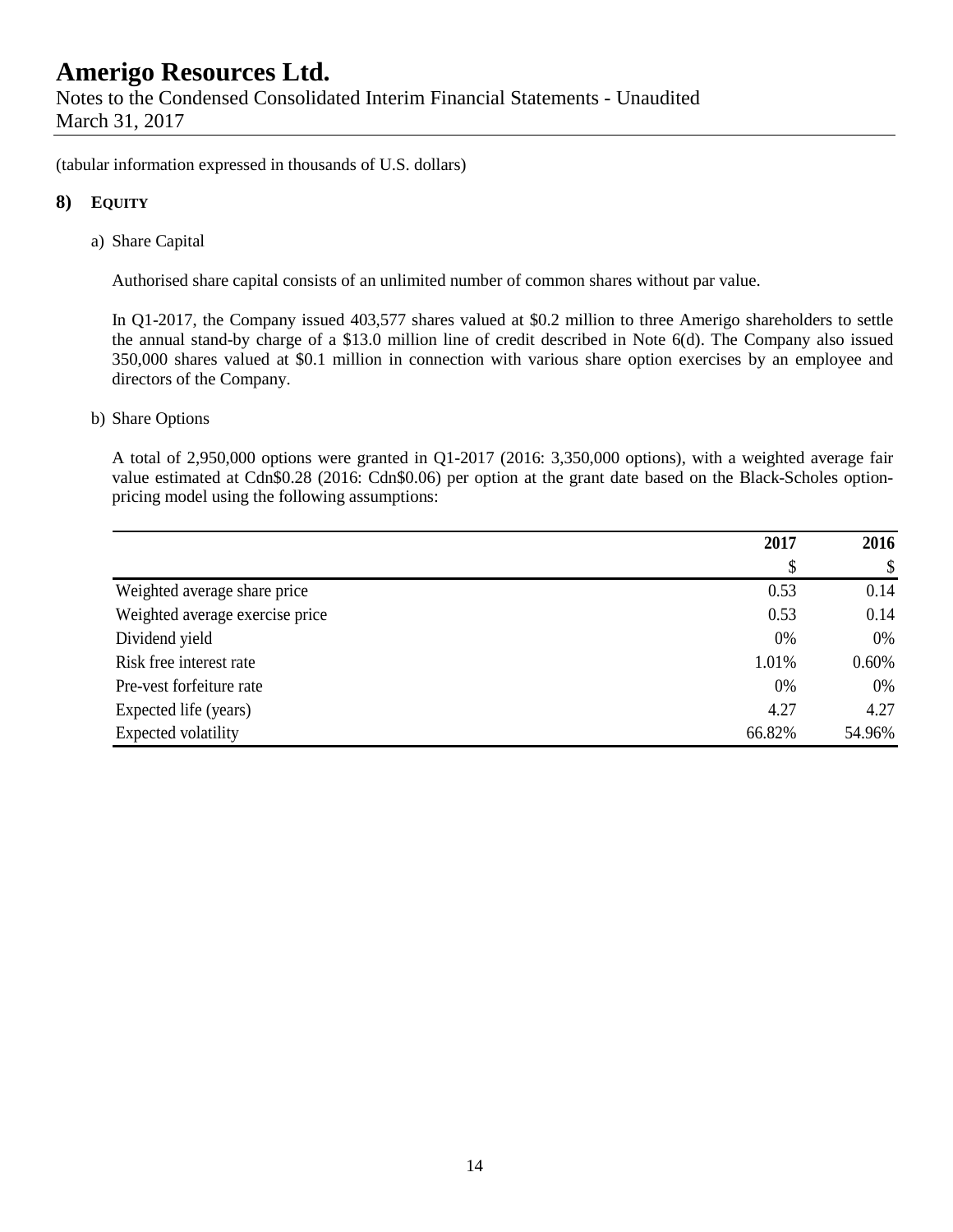Notes to the Condensed Consolidated Interim Financial Statements - Unaudited March 31, 2017

#### (tabular information expressed in thousands of U.S. dollars)

Outstanding share options:

|                        |              | March 31, 2017                  |              | December 31, 2016               |  |
|------------------------|--------------|---------------------------------|--------------|---------------------------------|--|
|                        |              | Weighted<br>average<br>exercise |              | Weighted<br>average<br>exercise |  |
|                        | <b>Share</b> | price                           | <b>Share</b> | price                           |  |
|                        | options      | $Cdn$ \$                        | options      | $Cdn$ \$                        |  |
| At start of the period | 12,600,000   | 0.44                            | 12,450,000   | 0.73                            |  |
| Expired                | (3,200,000)  | 0.77                            | (3,200,000)  | 1.28                            |  |
| Exercised              | (350,000)    | 0.22                            |              |                                 |  |
| Granted                | 2,950,000    | 0.53                            | 3,350,000    | 0.14                            |  |
| At end of the period   | 12,000,000   | 0.38                            | 12,600,000   | 0.44                            |  |
| Vested and exercisable | 9,787,500    | 0.34                            | 12,600,000   | 0.44                            |  |

The weighted average trading price of the Company's stock on the dates in which options were exercised in Q1- 2017 was Cdn\$0.65 per share.

Information relating to share options outstanding at March 31, 2017 is as follows:

| Weighted<br>Average<br>remaining<br>life<br>of<br>outstanding<br>options<br>(years) | Weighted<br>average<br>exercise price<br>on vested<br>options<br>Cdn\$ | Weighted<br>average<br>exercise price<br><b>on</b><br>outstanding<br>options<br>Cdn\$ | <b>Price range</b><br>Cdn\$ | <b>Vested share</b><br>options | Outstanding<br>share options |  |
|-------------------------------------------------------------------------------------|------------------------------------------------------------------------|---------------------------------------------------------------------------------------|-----------------------------|--------------------------------|------------------------------|--|
| 3.92                                                                                | 0.14                                                                   | 0.14                                                                                  | $0.14 - 0.26$               | 3,100,000                      | 3,100,000                    |  |
| 3.00                                                                                | 0.37                                                                   | 0.37                                                                                  | $0.27 - 0.40$               | 1,800,000                      | 1,800,000                    |  |
| 2.11                                                                                | 0.44                                                                   | 0.44                                                                                  | $0.41 - 0.48$               | 3,450,000                      | 3,450,000                    |  |
| 4.00                                                                                | 0.53                                                                   | 0.53                                                                                  | $0.49 - 0.53$               | 1,437,500                      | 3,650,000                    |  |
| 3.29                                                                                | 0.34                                                                   | 0.38                                                                                  |                             | 9,787,500                      | 12,000,000                   |  |

Further information about share options is as follows:

|                               | Q1-2017 | 01-2016 |
|-------------------------------|---------|---------|
|                               |         |         |
| Total compensation recognized | ~       | 60      |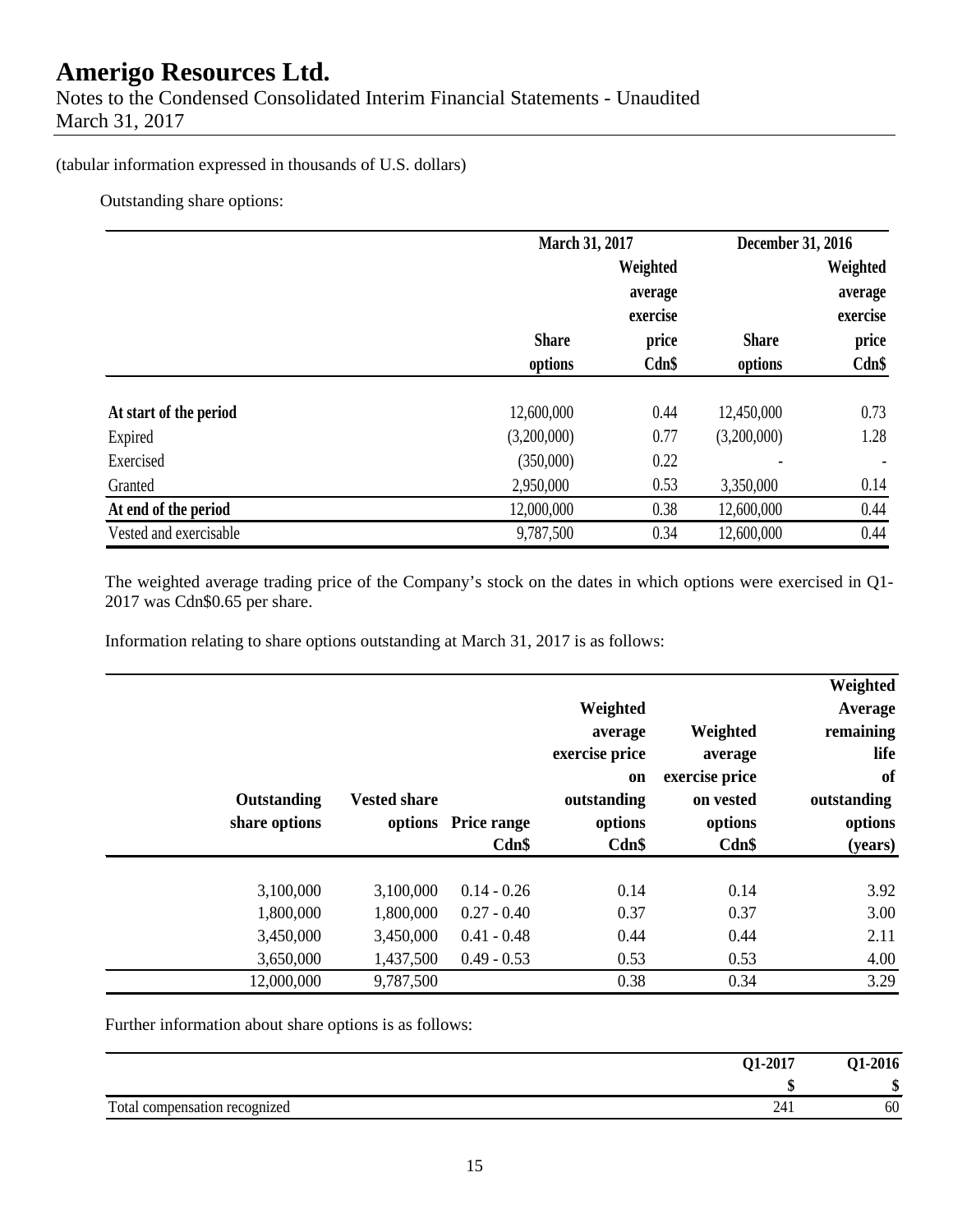Notes to the Condensed Consolidated Interim Financial Statements - Unaudited March 31, 2017

(tabular information expressed in thousands of U.S. dollars)

#### **9) SEGMENT INFORMATION**

Operating segments are based on the reports reviewed by the board of directors that are used to make strategic decisions. The Group has one operating segment, the production of copper concentrates under a tolling agreement with DET (Note 2).

The geographic distribution of non-current assets is as follows:

|        | Property, plant and equipment |              | <b>Other</b>             |              |  |
|--------|-------------------------------|--------------|--------------------------|--------------|--|
|        | March 31,                     | December 31, | March 31,                | December 31, |  |
|        | 2017                          | 2016         | 2017                     | 2016         |  |
| Chile  | 171,121                       | 174,035      | 5,611                    | 5,673        |  |
| Canada | 183                           | 187          | $\overline{\phantom{0}}$ |              |  |
|        | 171,304                       | 174,222      | 5,611                    | 5,673        |  |

All of the Group's revenue originates in Chile. In Q1-2017, the Group's revenue from one customer represented 99% of reported revenue (2016: 97%).

#### **10) EXPENSES BY NATURE**

a) General and administration expenses consist of the following:

|                                            | Q1-2017 | Q1-2016 |  |
|--------------------------------------------|---------|---------|--|
|                                            |         | \$      |  |
| Office and general expenses                | (294)   | (281)   |  |
| Salaries, management and professional fees | (418)   | (513)   |  |
| Share-based payment compensation           | (241)   | (60)    |  |
|                                            | (953)   | (854)   |  |

b) Other gains consist of the following:

|                       | Q1-2017 | Q1-2016 |  |
|-----------------------|---------|---------|--|
|                       |         | \$      |  |
| Foreign exchange gain | 18      | 571     |  |
| Other gains           | 15      | 30      |  |
|                       | 33      | 601     |  |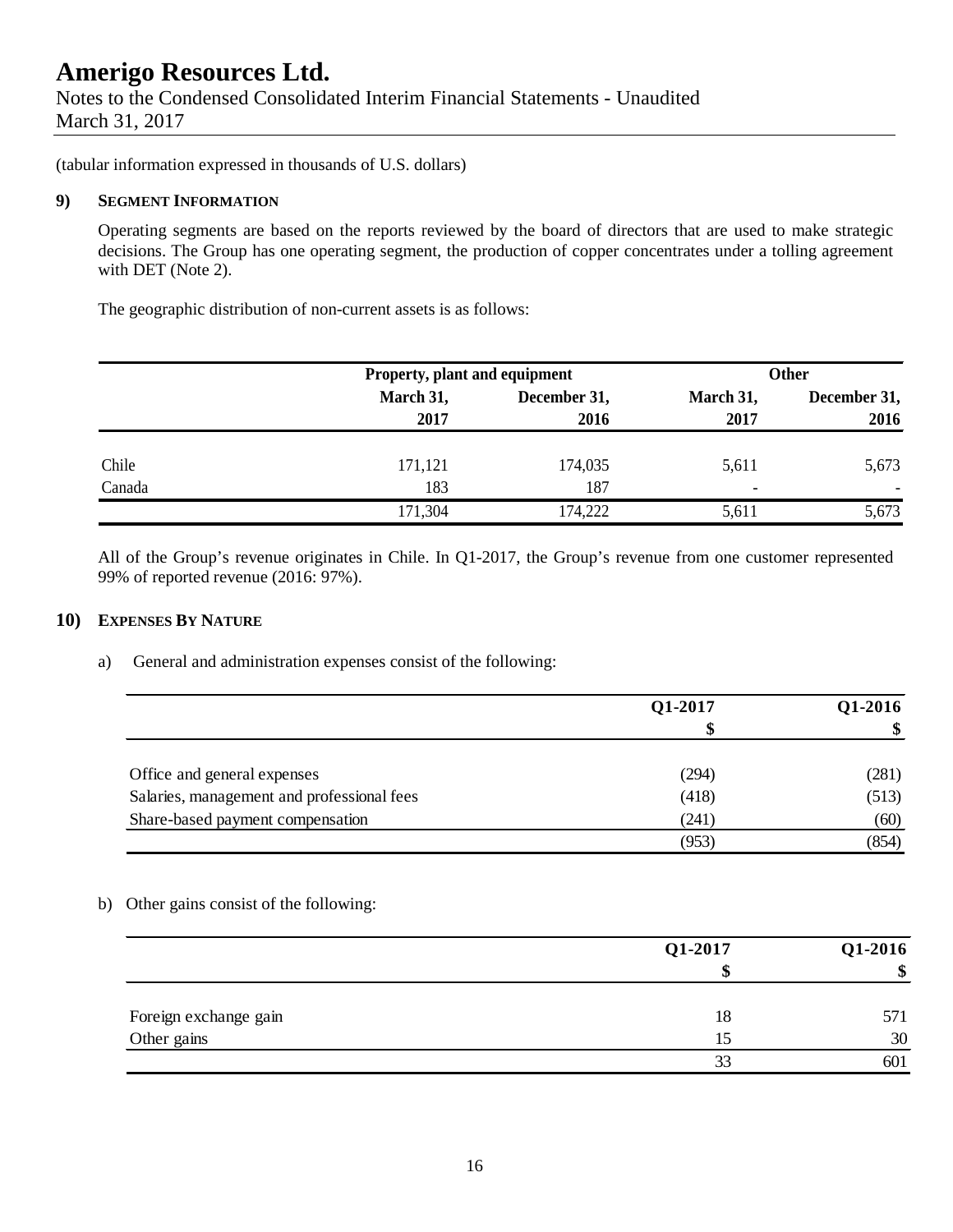Notes to the Condensed Consolidated Interim Financial Statements - Unaudited March 31, 2017

(tabular information expressed in thousands of U.S. dollars)

c) Royalty derivative to related parties expense consists of the following:

|                                              | Q1-2017 | Q1-2016<br>\$ |
|----------------------------------------------|---------|---------------|
|                                              | \$      |               |
| Royalties to related parties                 | (229)   | (225)         |
| Fair value adjustments to royalty derivative | (864)   | (692)         |
|                                              | (1,093) | (917)         |

#### d) Finance expense consists of the following:

|                                          | Q1-2017 | Q1-2016 |
|------------------------------------------|---------|---------|
|                                          | S       | \$      |
| Finance, commitment and interest charges | (1,348) | (1,284) |
| Interest rate swap                       |         | (204)   |
|                                          | (1,353) | (1,488) |

#### **11) SUPPLEMENTARY CASH FLOW INFORMATION**

|                                                                           | March 31, | December 31, |
|---------------------------------------------------------------------------|-----------|--------------|
|                                                                           | 2017      | 2016         |
|                                                                           | \$        | \$           |
| a) Cash and cash equivalents are comprised of:                            |           |              |
| Cash at bank and on hand                                                  | 16,140    | 8,966        |
| Cash held in a debt services reserve account (Note $(6(a))$ )             | 6,700     | 6,700        |
| Short-term bank deposits                                                  | 257       | 255          |
|                                                                           | 23,097    | 15,921       |
|                                                                           | Q1-2017   | Q1-2016      |
|                                                                           | \$        | \$           |
| Interest and taxes paid<br>(b)                                            |           |              |
| Interest paid                                                             |           | 120          |
| Income taxes paid                                                         | 305       | 197          |
| $(c)$ Other                                                               |           |              |
| Increase (decrease) in accounts payable related to the acquisition of PPE | 141       | (2,841)      |
| Cash paid during the period for royalty dividends to related parties      | 815       | 78           |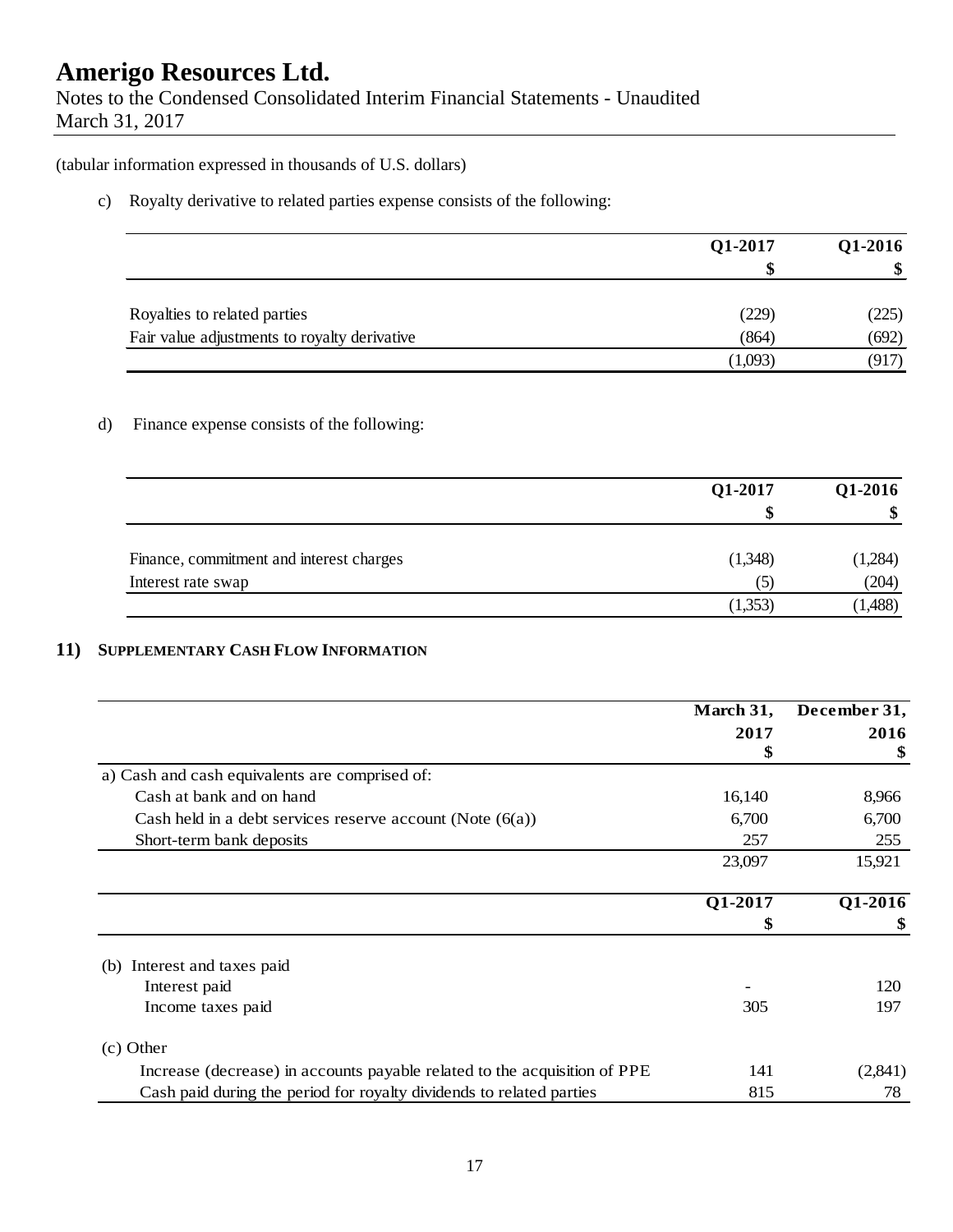Notes to the Condensed Consolidated Interim Financial Statements - Unaudited March 31, 2017

(tabular information expressed in thousands of U.S. dollars)

#### **12) FAIR VALUE MEASUREMENT**

Certain of the Group's financial assets and liabilities are measured at fair value on a recurring basis and classified in their entirety based on the lowest level of input that is significant to the fair value measurement. The fair value hierarchy has three levels that prioritize the inputs to valuation techniques used to measure fair value, with Level 1 inputs having the highest priority. The levels and valuation techniques used to value the Group's financial assets and liabilities are the following:

- Level 1 Unadjusted quoted prices in active markets for identical assets and liabilities that the Company can access at the measurement date. The Group values its investments using quoted market prices in active markets.
- Level  $2$  Inputs other than quoted prices included within Level 1 that are observable for the asset or liability directly or indirectly. The Group's copper and molybdenum trade receivables are embedded derivatives in circumstances when the value of these receivables changes as underlying commodity market prices vary. The fair values of these receivables are adjusted each reporting period by reference to forward market prices and changes in fair value are recorded as a component of revenue.
- Level 3 Significant unobservable inputs that are not based on observable market data. The Company includes the royalty derivative to related parties in Level 3 of the fair value hierarchy because it is not tradeable or associated with observable price transparency. Management reviews the fair value of this derivative on a quarterly basis based on management's best estimates, which are unobservable inputs. Fair value is calculated by applying the discounted cash flow approach on a valuation model that considers the present value of the net cash flows expected to be paid as royalties to related parties (Note 7(a)). The Company has also included the IRS in Level 3 of the fair value hierarchy due to the lack of observable market quotes on this instrument. The fair value of the IRS was determined with the assistance of third parties who performed a discounted cash flow valuation based on a forward interest rate curve.